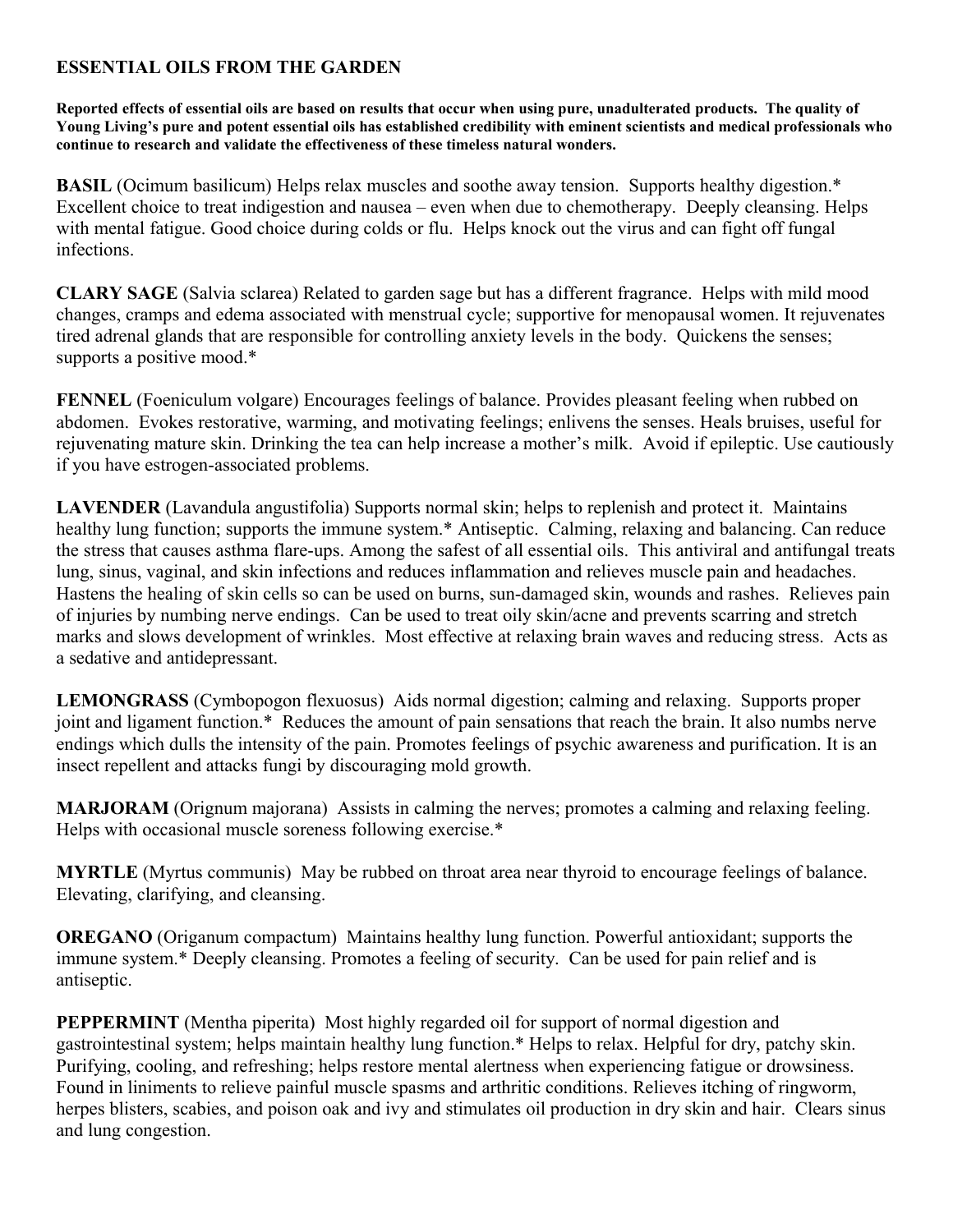**ROMAN CHAMOMILE** (Chamemelum nobile) Helps overcome simple restlessness and gently soothes away tension. Supportive to the digestive system and normal liver function.\* Supportive and regenerative to normal skin. Calming and relaxing. Helps relieve inflammation.

**ROSEMARY** (Rosmarinus officinalis CT 1,8 cineol) Helps promote blood circulation. Maintains healthy lung function.\* Helps restore mental alertness when experiencing fatigue; improves mental clarity and focus. Rosemary aids in the assimilation of enzymes that break down food in the stomach and helps the lymphatic system eliminate waste from the body. Reduces the discomfort of nausea. Helps get rid of canker sores and other viruses. Add to hair conditioners for dandruff and hair loss and to keep it healthy.

**SPEARMINT** (Mentha spicata) Supports healthy respiratory function; aids digestion; balancing to metabolism.\* Promotes feelings of lasting well being.

**THYME** (Thymus Vulgaris) Powerful antioxidant. Maintains healthy lung function; supports normal liver, heart, eye, and brain function.\* Supports positive mood; boosts stamina. It increases the production of white blood cells in the body, relieves indigestion, and when used in a liniment, can warm and relax sore muscles. It is an ingredient in numerous gargles, mouthwashes, cough drops and vapor chest rubs. Caution: can irritate the skin and mucous membranes as well as increase blood pressure.

Resources: Scents & Scentsability by Young Living, Aromatherapy for Dummies by Kathi Keville

An *Essential Oil* is the aromatic volatile liquid distilled from leaves, flowers, trees, shrubs, roots, bushes, seeds and the rind of citrus fruit. Steam distillation and expression are the only two methods to obtain EO.

*Aromatherapy* refers to the skilled use of an essential oil obtained from an aromatic plant material to maintain health and well being and to prevent imbalances on the physical, emotional, mental and spiritual levels. Key Point: *It is the chemistry of the essential oil that determines its therapeutic value.*

#### **Important Points:**

Use only genuine 100% therapeutic grade essential oils (avoid synthetic fragrance oils). Be aware of individual sensitivity/allergy. (patch/skin test individual oil if necessary). Photosensitive essential oils: bergamot, lemon, lime, bitter orange, and angelica root. Keep essential oils away from eye area and never drop into the ear. Do not handle contact lenses or rub eyes with essential oils on your fingers. In case of skin irritation, apply vegetable oil or whole milk to wick away the essential oil. Store oils in a dark glass bottle away from direct sun light and heat.

### **Methods of Application:**

**Inhalation –** direct, steam inhalation, diffuser, aroma lamp, room sprays, tissue, cotton balls, humidifier, warming pot with tea light candle or electric. **Facial Steam –** 1 to 3 drops in a bowl of hot water. **Massage -** Localized or whole body massage, topical or neat application/diluted.

**Bath -** Hand, foot, full bath. Baths are helpful for respiratory, stress, and insomnia. Use 6-8 drops per bath using milk, Epsom salts or gel to disperse into the water. Avoid irritating oils like peppermint, spice and citrus oils. They can irritate delicate skin/tissues. Water and heat increases absorption of the essential oils. Drop Eucalyptus oil on the shower mat for an aromatic steam treatment to open sinus passages.

**Compresses –** local application for headaches, muscle pain and constipation. Castor oil (cold pressed) is a useful carrier for a compress for inflammation, pain and constipation.

*Carrier Oils* include lotion, aloe vera gel, vegetable and nut oils such as grape seed, almond, apricot kernel, jojoba, fractionated coconut oil, evening primrose oil, rose hip seed oil, Young Living V6 and castor oil. Water is considered a carrier but needs an emulsifier such as milk or Epsom salts when used in the bath.

Barbara Lemke, RN, Certified Clinical Aromatherapy Practitioner, 920-285-4635 [healthopts@hotmail.com](mailto:healthopts@hotmail.com) [http://BarbaraLemke.YoungLivingWorld.com](http://BarbaraLemke.YoungLivingWorld.com/) [www.youngliving.com/601146](http://www.youngliving.com/601146) Customer Service at Young Living … 1-800-371-3515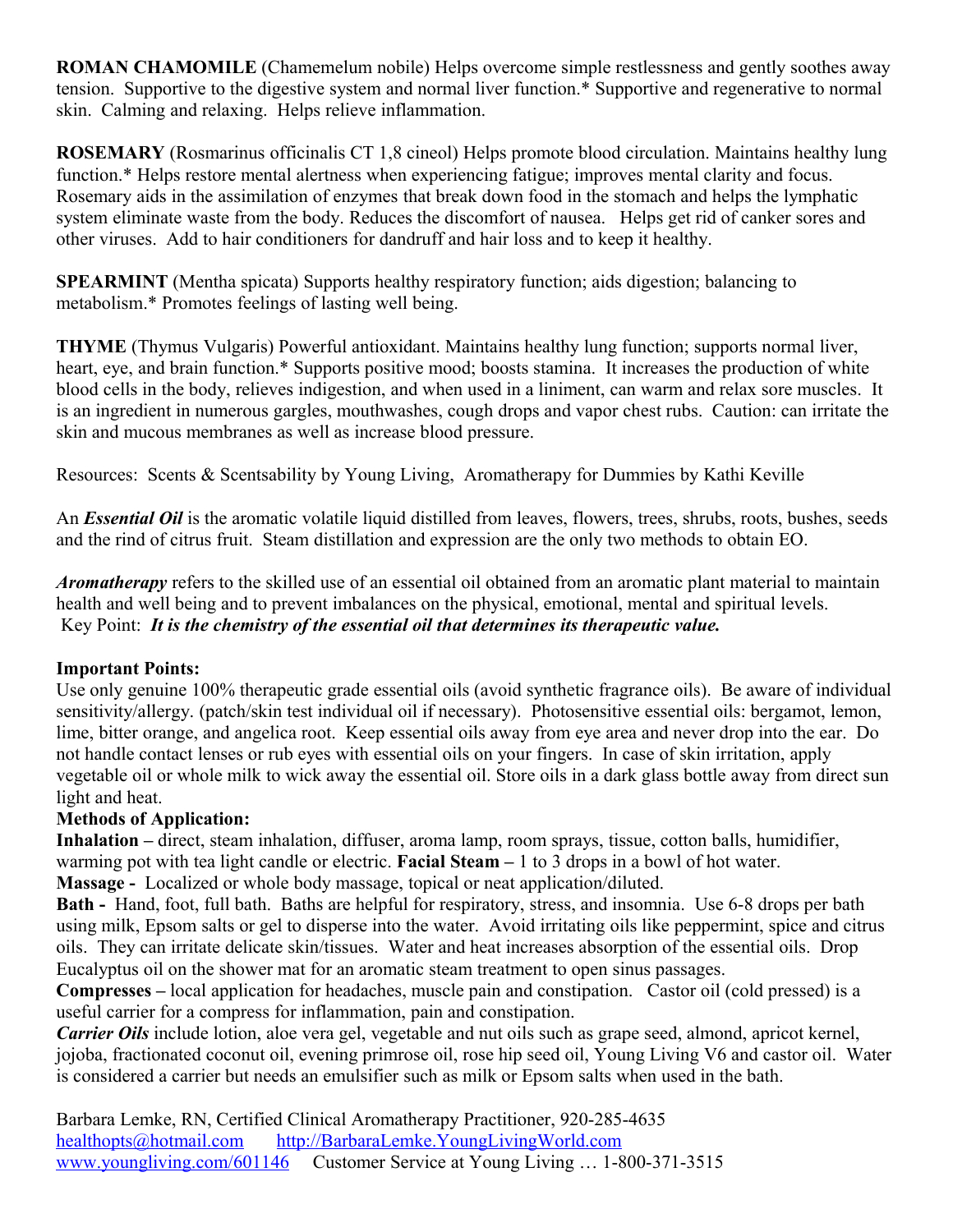**Ocimum sanctum L. FAMILY NAME: Lamiaceae COMMON NAME: Holy Basil EVIDENCE FOR EFFICACY (HUMAN DATA)**

#### *Clinical Trials*

- A herbal eye drop (Ophthacare) containing several herbs used in Ayurveda including Ocimum sanctum was found to be useful in a variety of infective, inflammatory and degenerative ophthalmic disorders when tried in an open prospective multicentre clinical trial. [Biswas 2001](http://content.herbalgram.org/abc/herbmedpro/default.asp?getpg=http://www.ncbi.nlm.nih.gov/sites/entrez?cmd=Retrieve&db=PubMed&list_uids=11746845&dopt=Abstract)
- Ocimum sanctum was shown to be helpful in the treatment of mild to moderate noninsulin-dependent diabetes mellitus. [Agrawal 1996](http://content.herbalgram.org/abc/herbmedpro/default.asp?getpg=http://www.ncbi.nlm.nih.gov/entrez/query.fcgi?cmd=Retrieve&db=pubmed&dopt=Abstract&list_uids=8880292)

**Foeniculum vulgare FAMILY NAME: Apiaceae/Umbelliferae COMMON NAME: fennel EVIDENCE FOR EFFICACY (HUMAN DATA)**

#### *Clinical Trials*

- **PubMed** The use of fennel seed oil emulsion eliminated colic in  $65\%$   $(40/62)$  of infants in the treatment group according to the Wessel criteria, which was superior to placebo 23.7% (14/59) in decreasing intensity of infantile colic. [Alexandrovich 2003](http://content.herbalgram.org/abc/herbmedpro/default.asp?getpg=http://www.ncbi.nlm.nih.gov/entrez/query.fcgi?cmd=Retrieve&db=PubMed&list_uids=12868253&dopt=Abstract)
- **PubMed** Treatment of 38 patients with creams containing  $1\%$  &  $2\%$  of Fennel extract showed Antihirsutism activity with mean values of hair diameter reduction of 7.8%, 18.3%  $\&$ -0.5% for patients receiving the creams containing1%, 2% & 0% (placebo) respectively. [Javidnia 2003](http://content.herbalgram.org/abc/herbmedpro/default.asp?getpg=http://www.ncbi.nlm.nih.gov/entrez/query.fcgi?cmd=Retrieve&db=PubMed&list_uids=13678227&dopt=Abstract)
- The essence of fennel can be used as a safe and effective herbal drug for primary dysmenorrhea, but has a lower potency than mefenamic acid in the dosages used for this study with 60 patients, even though 16.6% withdrew from the study due to fennel's odor. [Namavar 2003](http://content.herbalgram.org/abc/herbmedpro/default.asp?getpg=http://www.ncbi.nlm.nih.gov/entrez/query.fcgi?cmd=Retrieve&db=PubMed&list_uids=12566188&dopt=Abstract)
- Fragrance inhalation of essential oils, such as pepper oil, estragon oil, fennel oil or grapefruit oil, resulted in 1.5- to 2.5-fold increase in relative sympathetic activity, representing low frequency amplitude of systolic blood pressure. [Haze 2002](http://content.herbalgram.org/abc/herbmedpro/default.asp?getpg=http://www.ncbi.nlm.nih.gov/entrez/query.fcgi?cmd=Retrieve&db=PubMed&list_uids=12499579&dopt=Abstract)
- 96% of 24 colitis patients given a mix of Taraxacum, Hypericum, Melissa, Calendula & Foeniculum had relief by the 15th day [Chakurski 1981](http://content.herbalgram.org/abc/herbmedpro/default.asp?getpg=http://www.ncbi.nlm.nih.gov/entrez/query.fcgi?cmd=Retrieve&db=PubMed&list_uids=7336706&dopt=Abstract)

**SCIENTIFIC NAME: Lavandula sp. FAMILY NAME: Lamiaceae/Labiatae COMMON NAME: Lavender**

**EVIDENCE FOR EFFICACY (HUMAN DATA)**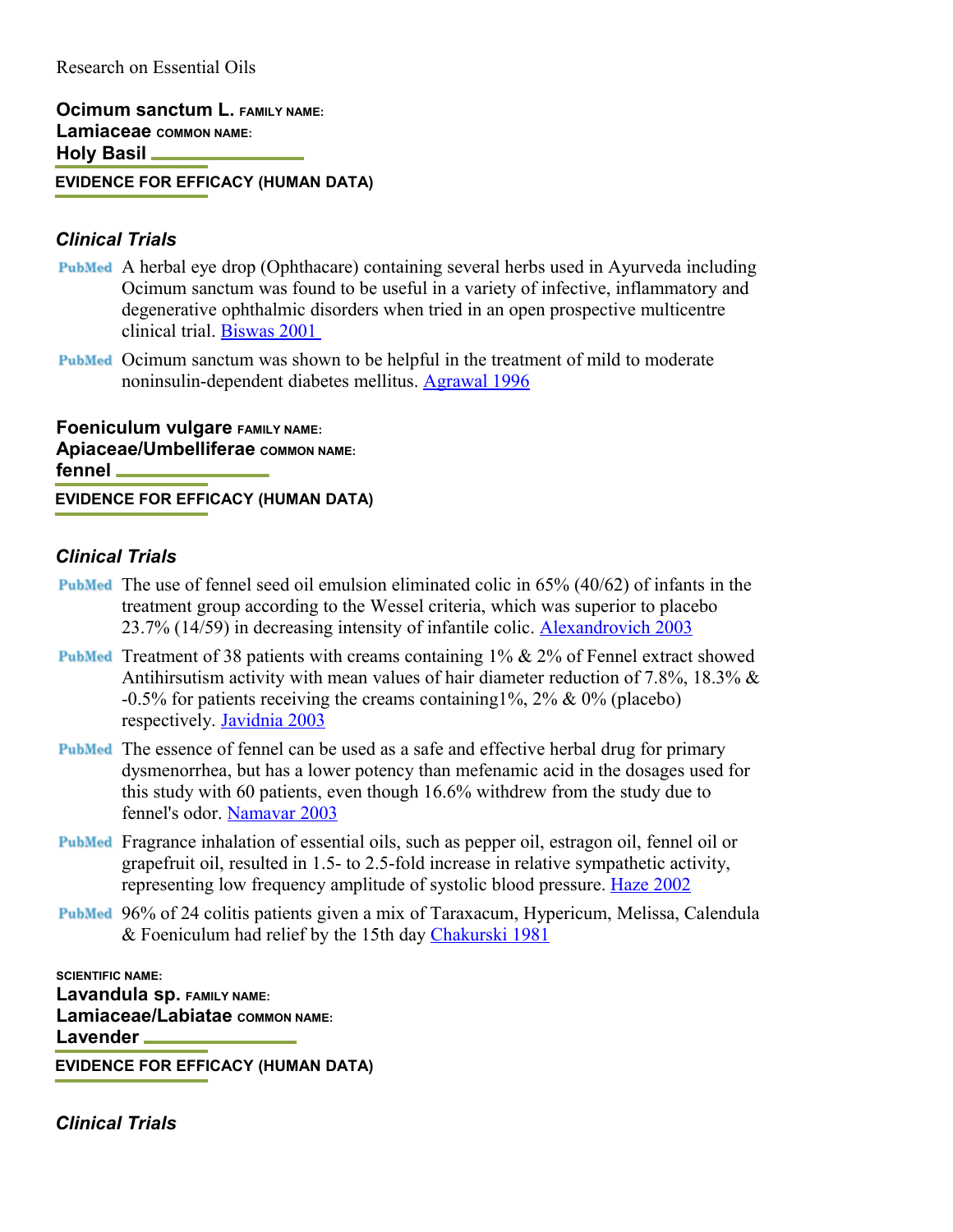- In a cross-over randomized trial of 70 Chinese older adults with dementia in Hong Kong, Lavandula angustifolia (lavender) was found to be effective as an adjunctive therapy in treating agitated behaviors. [Lin 2007](http://content.herbalgram.org/abc/herbmedpro/default.asp?getpg=http://www.ncbi.nlm.nih.gov/sites/entrez?cmd=Retrieve&db=PubMed&list_uids=17342790&dopt=Abstract)
- Aromatherapy using topically applied lavender, clary sage, and rose was found to be effective in decreasing the severity of menstrual cramps in 67 female college students who rated their menstrual cramps to be greater than 6 on a 10-point visual analogue scale. [Han 2006](http://content.herbalgram.org/abc/herbmedpro/default.asp?getpg=http://www.ncbi.nlm.nih.gov/sites/entrez?cmd=Retrieve&db=PubMed&list_uids=16884344&dopt=Abstract)
- In a quasi-experimental between-groups trial of healthy postpartum mothers 16 experimental and 20 controls -, results suggest aromatherapy-massage might be an effective intervention to improve physical and mental status and facilitate motherinfant interaction. [Imura 2006](http://content.herbalgram.org/abc/herbmedpro/default.asp?getpg=http://www.ncbi.nlm.nih.gov/sites/entrez?cmd=Retrieve&db=PubMed&list_uids=16504900&dopt=Abstract)
- Lavender fragrance had a beneficial effect on insomnia and depression in 42 women college students who complained of insomnia. [Article in Korean] [Lee 2006](http://content.herbalgram.org/abc/herbmedpro/default.asp?getpg=http://www.ncbi.nlm.nih.gov/sites/entrez?cmd=Retrieve&db=PubMed&list_uids=16520572&dopt=Abstract)
- The lavender fragrance blend had a significant transient effect of improving mood, making people feel more relaxed, and performing the math computation faster in 11 healthy adults. [Field 2005](http://content.herbalgram.org/abc/herbmedpro/default.asp?getpg=http://www.ncbi.nlm.nih.gov/sites/entrez?cmd=Retrieve&db=PubMed&list_uids=15764002&dopt=Abstract)
- A Lavender aromatherapy hand massage program is effective on emotions and aggressive behavior of elderly with dementia of the Alzheimer's type. [Article in Korean] [Lee 2005](http://content.herbalgram.org/abc/herbmedpro/default.asp?getpg=http://www.ncbi.nlm.nih.gov/sites/entrez?cmd=Retrieve&db=PubMed&list_uids=15860944&dopt=Abstract)
- Statistical analyses reveal that compared to control, both ambient odors of orange and lavender reduced anxiety and improved mood in 200 patients waiting for dental treatment. [Lehrner 2005](http://content.herbalgram.org/abc/herbmedpro/default.asp?getpg=http://www.ncbi.nlm.nih.gov/sites/entrez?cmd=Retrieve&db=PubMed&list_uids=16095639&dopt=Abstract)
- Lavender created an improvement of -2.5 points in Pittsburgh Sleep Quality Index in volunteers with defined insomnia. Women and younger volunteers with a milder insomnia improved more than others. [Lewith 2005](http://content.herbalgram.org/abc/herbmedpro/default.asp?getpg=http://www.ncbi.nlm.nih.gov/sites/entrez?cmd=Retrieve&db=PubMed&list_uids=16131287&dopt=Abstract)
- **PubMed** Investigation of exposure to aromas during recess periods with 36 healthy male students shows that lavender is a sedative-type aroma & use during recess periods after accumulation of fatigue seems to prevent deterioration of performance in subsequent work sessions. [Sakamoto 2005](http://content.herbalgram.org/abc/herbmedpro/default.asp?getpg=http://www.ncbi.nlm.nih.gov/sites/entrez?cmd=Retrieve&db=PubMed&list_uids=16162642&dopt=Abstract)
- The hypothesis that elderly adults have intact though reduced activity in the central olfactory system was tested using functional magnetic resonance imaging with lavender and spearmint as stimulants. [Wang 2005](http://content.herbalgram.org/abc/herbmedpro/default.asp?getpg=http://www.ncbi.nlm.nih.gov/sites/entrez?cmd=Retrieve&db=PubMed&list_uids=15933393&dopt=Abstract)
- It is suggested that lavender oil or one of the main components, linalool may contribute to relieving tension and may be applicable to the treatment of menopausal disorders in human beings. [Yamada 2005](http://content.herbalgram.org/abc/herbmedpro/default.asp?getpg=http://www.ncbi.nlm.nih.gov/sites/entrez?cmd=Retrieve&db=PubMed&list_uids=15684505&dopt=Abstract)
- The role of suggestion in studying the effects of ambient odor (lavender, neroli or placebo) on mood (relaxing, stimulating or none) was explored in 90 undergraduate women. [Campenni 2004](http://content.herbalgram.org/abc/herbmedpro/default.asp?getpg=http://www.ncbi.nlm.nih.gov/sites/entrez?cmd=Retrieve&db=PubMed&list_uids=15362382&dopt=Abstract)
- In a study of 26 pain subjects, it is suggested that aromatherapy with essential oil of lavender and rosemary, may not elicit a direct analgesic effect but instead may alter affective appraisal of the experience and consequent retrospective evaluation of treatment-related pain. [Gedney 2004](http://content.herbalgram.org/abc/herbmedpro/default.asp?getpg=http://www.ncbi.nlm.nih.gov/sites/entrez?cmd=Retrieve&db=PubMed&list_uids=15272109&dopt=Abstract)
- Odour and music therapies did not reduce the pain intensity in 8 patients during vascular wound dressing change, but there was a significant reduction in pain intensity for the lavender therapy and a reduction in pain intensity for the relaxing music therapy after the dressing change. [Kane 2004](http://content.herbalgram.org/abc/herbmedpro/default.asp?getpg=http://www.ncbi.nlm.nih.gov/sites/entrez?cmd=Retrieve&db=PubMed&list_uids=15573017&dopt=Abstract)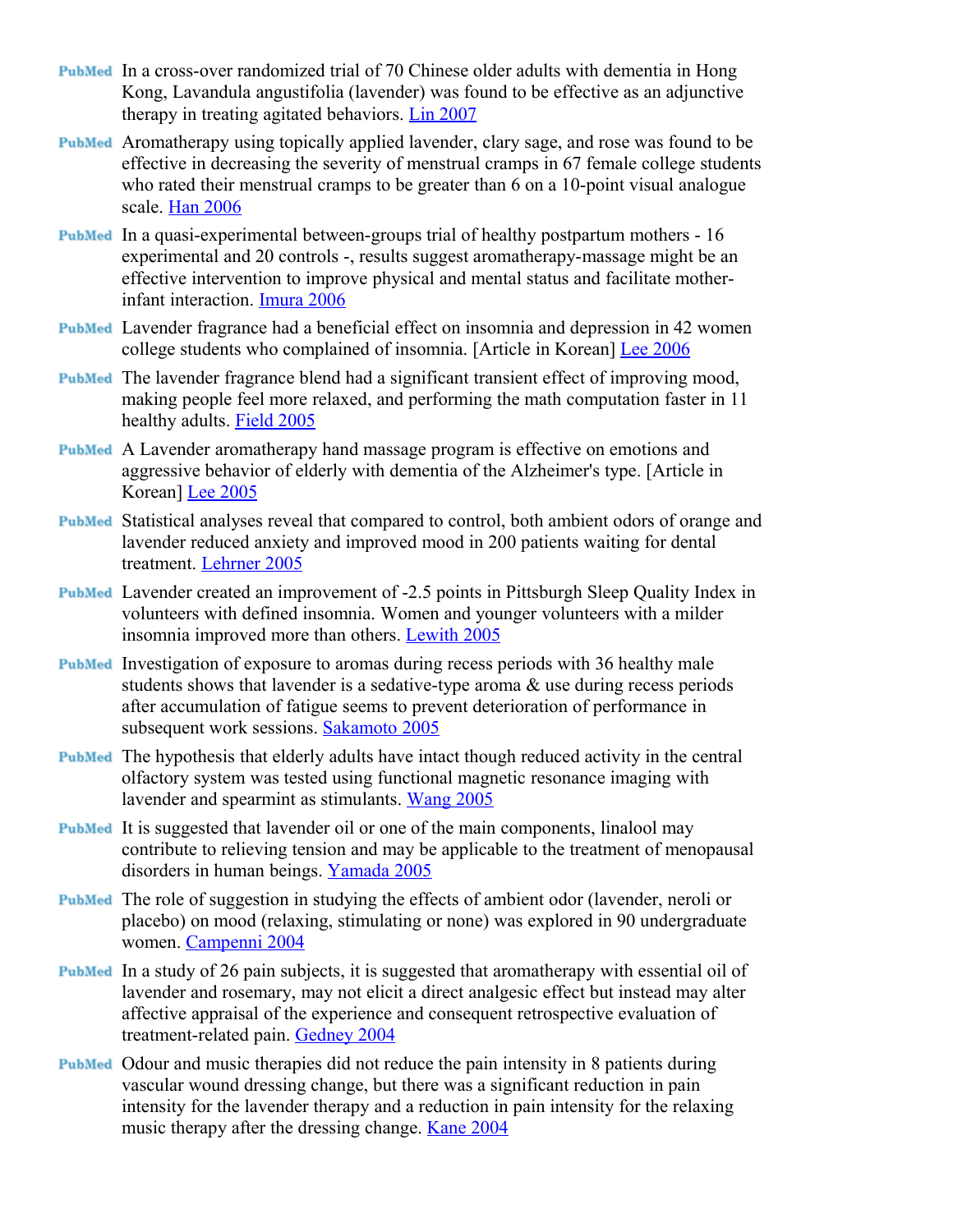- A 4 week double-blind, randomized trial with forty-five adult outpatients shows the combination of imipramine and lavandula tincture was more effective than imipramine alone in the management of mild to moderate depression. [Akhondzadeh](http://content.herbalgram.org/abc/herbmedpro/default.asp?getpg=http://www.ncbi.nlm.nih.gov/sites/entrez?cmd=Retrieve&db=PubMed&list_uids=12551734&dopt=Abstract) [2003](http://content.herbalgram.org/abc/herbmedpro/default.asp?getpg=http://www.ncbi.nlm.nih.gov/sites/entrez?cmd=Retrieve&db=PubMed&list_uids=12551734&dopt=Abstract)
- It is indicated that the olfactory properties of the essential oils from Lavandula angustifolia and rosemary can produce objective effects on cognitive performance, as well as subjective effects on mood of healthy volunteers. [Moss 2003](http://content.herbalgram.org/abc/herbmedpro/default.asp?getpg=http://www.ncbi.nlm.nih.gov/sites/entrez?cmd=Retrieve&db=PubMed&list_uids=12690999&dopt=Abstract)
- PubMed The progress and problems of a small study of five patients with chronic wounds, who were treated with lavender and chamomile essential oils is described. [Hartman](http://content.herbalgram.org/abc/herbmedpro/default.asp?getpg=http://www.ncbi.nlm.nih.gov/sites/entrez?cmd=Retrieve&db=PubMed&list_uids=12360766&dopt=Abstract) [2002](http://content.herbalgram.org/abc/herbmedpro/default.asp?getpg=http://www.ncbi.nlm.nih.gov/sites/entrez?cmd=Retrieve&db=PubMed&list_uids=12360766&dopt=Abstract)
- Vital signs as well as levels of pain, anxiety, depression, and sense of well-being were measured in 17 cancer hospice patients to humidified essential lavender oil aromatherapy. Results reflected positive, yet small, changes in a range of measures. [Louis 2002](http://content.herbalgram.org/abc/herbmedpro/default.asp?getpg=http://www.ncbi.nlm.nih.gov/sites/entrez?cmd=Retrieve&db=PubMed&list_uids=12442972&dopt=Abstract)
- Examination of EEG asymmetry responses to lavender and rosemary aromas in adults and infants reveals that either aroma may induce left frontal EEG shifting in adults and infants who show greater baselines relative to right frontal EEG activation. [Sanders 2002](http://content.herbalgram.org/abc/herbmedpro/default.asp?getpg=http://www.ncbi.nlm.nih.gov/sites/entrez?cmd=Retrieve&db=PubMed&list_uids=12625191&dopt=Abstract)
- Study on the effect of the lavender odorant on a Japanese version of Cox and Mackay's stress/arousal adjective checklist for three groups suggests that lavender odorants were associated with reduced mental stress and increased arousal rate. [Motomura 2001](http://content.herbalgram.org/abc/herbmedpro/default.asp?getpg=http://www.ncbi.nlm.nih.gov/sites/entrez?cmd=Retrieve&db=PubMed&list_uids=11806592&dopt=Abstract)
- Eighty-five per cent of respondents in hospital believed that there had been an improvement in the work environment of the hospital following the use of the lavender oil burners. [Tysoe 2000](http://content.herbalgram.org/abc/herbmedpro/default.asp?getpg=http://www.ncbi.nlm.nih.gov/sites/entrez?cmd=Retrieve&db=PubMed&list_uids=11111496&dopt=Abstract)
- **PubMed** Jasmine had a negative and lavender a positive effect on test performance to identify a set of 12 odors with their correct names in a study with 108 people [Degel 1999](http://content.herbalgram.org/abc/herbmedpro/default.asp?getpg=http://www.ncbi.nlm.nih.gov/entrez/query.fcgi?cmd=Retrieve&db=PubMed&list_uids=10400450&dopt=Abstract)
- PubMed Prostate cancer trials reviewed: monoterpenes (perillyl alcohol), vitamin D analogs, flavones (flavopyridol) and angiogenesis inhibitors [Ripple 1999](http://content.herbalgram.org/abc/herbmedpro/default.asp?getpg=http://www.ncbi.nlm.nih.gov/entrez/query.fcgi?cmd=Retrieve&db=PubMed&list_uids=10597732&dopt=Abstract)
- Diastolic blood pressure recovery after moderate exercise fell just short of statistical significance in a study with 20 men [Romine 1999](http://content.herbalgram.org/abc/herbmedpro/default.asp?getpg=http://www.ncbi.nlm.nih.gov/entrez/query.fcgi?cmd=Retrieve&db=PubMed&list_uids=10407881&dopt=Abstract)
- 3 minutes of aromatherapy to 40 adults increased frontal beta power, suggesting increased drowsiness. They also had less depression, were more relaxed and performed math computations faster and more accurately [Diego 1998](http://content.herbalgram.org/abc/herbmedpro/default.asp?getpg=http://www.ncbi.nlm.nih.gov/entrez/query.fcgi?cmd=Retrieve&db=PubMed&list_uids=10069621&dopt=Abstract)
- Alopecia improved in 44% of 43 patients with scalp massage of essential oils (thyme, rosemary, lavender and cedarwood) in carrier (jojoba and grapeseed) vs. 15% of 41 controls massaged with just carrier [Hay 1998](http://content.herbalgram.org/abc/herbmedpro/default.asp?getpg=http://www.ncbi.nlm.nih.gov/entrez/query.fcgi?cmd=Retrieve&db=PubMed&list_uids=9828867&dopt=Abstract)
- PubMed Normalization of the level of total lipids, ratio of total cholesterol to its alphafraction, was seen with lavender oil in 150 patients with chronic bronchitis [Article in Russian] [Siurin 1997](http://content.herbalgram.org/abc/herbmedpro/default.asp?getpg=http://www.ncbi.nlm.nih.gov/entrez/query.fcgi?cmd=Retrieve&db=PubMed&list_uids=9490339&dopt=Abstract)
- Clinical trials referral resource. Clinical trials with perillyl alcohol. [Zweibel 1997](http://content.herbalgram.org/abc/herbmedpro/default.asp?getpg=http://www.ncbi.nlm.nih.gov/entrez/query.fcgi?cmd=Retrieve&db=PubMed&list_uids=9436188&dopt=Abstract)
- PubMed Clinical development plan: l-perillyl alcohol. [anon 1996](http://content.herbalgram.org/abc/herbmedpro/default.asp?getpg=http://www.ncbi.nlm.nih.gov/entrez/query.fcgi?cmd=Retrieve&db=PubMed&list_uids=9154174&dopt=Abstract)
- PubMed No reduction in perineal discomfort was found by six drops of lavender oil in bath water for 10 days following childbirth but it was considered pleasant to use and there were no side effects [Cornwell 1995](http://content.herbalgram.org/abc/herbmedpro/default.asp?getpg=http://www.ncbi.nlm.nih.gov/entrez/query.fcgi?cmd=Retrieve&db=PubMed&list_uids=7719750&dopt=Abstract)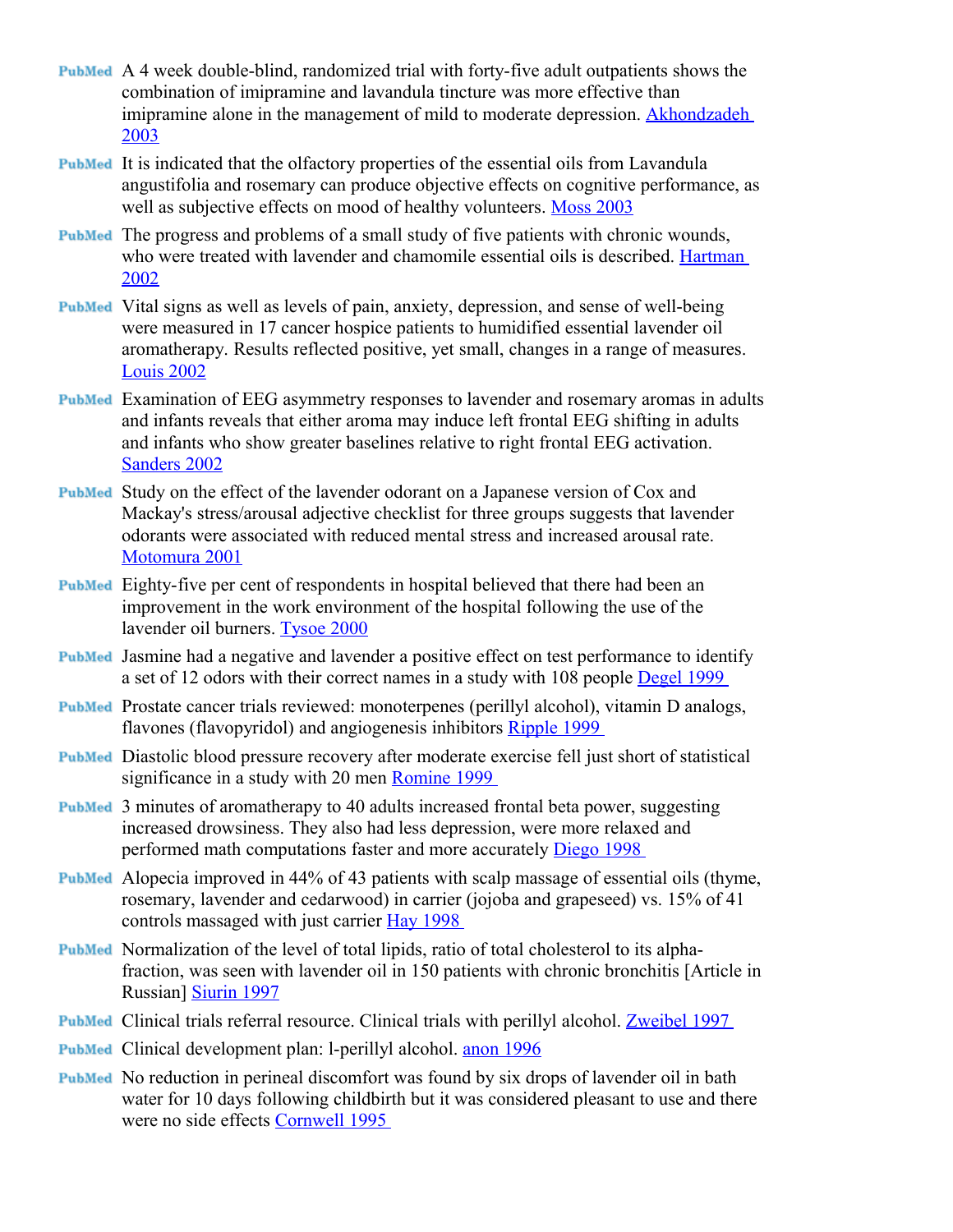- Improvement in mood and perceived levels of anxiety by lavender oil aromatherapy in a study with 122 patients in general intensive care [Dunn 1995](http://content.herbalgram.org/abc/herbmedpro/default.asp?getpg=http://www.ncbi.nlm.nih.gov/entrez/query.fcgi?cmd=Retrieve&db=PubMed&list_uids=7897075&dopt=Abstract)
- Perineal discomfort following childbirth was alleviated by lavender oil as a bath additive between the 3rd and 5th days in a placebo controlled study with 635 women [Dale 1994](http://content.herbalgram.org/abc/herbmedpro/default.asp?getpg=http://www.ncbi.nlm.nih.gov/entrez/query.fcgi?cmd=Retrieve&db=PubMed&list_uids=8138636&dopt=Abstract)
- **PubMed** Flight controllers felt less tired, and had normalized REG-wave amplitude and tonic tension of cerebral vessels by aromatherapy with brandy mint, lavender and anise [Article in Russian] [Leshchinskaia 1983](http://content.herbalgram.org/abc/herbmedpro/default.asp?getpg=http://www.ncbi.nlm.nih.gov/entrez/query.fcgi?cmd=Retrieve&db=PubMed&list_uids=6133981&dopt=Abstract)
- G. Peak metabolite levels 1-3 hr after taking 800-1600 mg/m2/dose, 4 times daily in a phase I study of perillyl alcohol with 15 cancer patients. Pharmacokinetics was unaffected by food. 2 had disease stabilization. Abstarct at the American Society of Clinical Oncology [\[ASCO\]](http://content.herbalgram.org/abc/herbmedpro/default.asp?getpg=http://ascobeta.infostreet.com/prof/me/html/98abstracts/cp/m_885.htm)
- S. A sponsor of clinical trials, [Endorex](http://content.herbalgram.org/abc/herbmedpro/default.asp?getpg=http://www.endorex.com/technology/poh.htm)

**SCIENTIFIC NAME: Boswellia serrata FAMILY NAME: Burseraceae COMMON NAME: Frankincense** 

**EVIDENCE FOR EFFICACY (HUMAN DATA)**

- Update of prior Cochrane evidence-based reviews of interventions for treating  $\bullet$ collagenous colitis found that clinical improvement was noted in 44% of patients who received active treatment with Boswellia serrata extract compared to 27% of patients who received placebo ( $n=31$ ;  $p=0.32$ ). [Chande 2005](http://content.herbalgram.org/abc/herbmedpro/default.asp?getpg=http://www.mrw.interscience.wiley.com/cochrane/clsysrev/articles/CD003575/frame.html)
- **PubMed** In a study conducted in humans to determine its optimal dosing and safety, Boswellia serrata extract was found to be a safe and well tolerated drug on oral administration in treatment of inflammatory diseases. [Sharma 2004](http://content.herbalgram.org/abc/herbmedpro/default.asp?getpg=http://www.ncbi.nlm.nih.gov/entrez/query.fcgi?cmd=Retrieve&db=PubMed&list_uids=15070181&dopt=Abstract)
- 30 patients with osteoarthritis of knee, 15 each receiving active Boswellia serrata extract or placebo for eight weeks were assessed. Patients receiving drug treatment reported decrease in knee pain, increased knee flexion and increased walking distance. [Kimmatkar 2003](http://content.herbalgram.org/abc/herbmedpro/default.asp?getpg=http://www.ncbi.nlm.nih.gov/entrez/query.fcgi?cmd=Retrieve&db=PubMed&list_uids=12622457&dopt=Abstract)
- Out of 83 patients with Crohn's disease 44 treated with H15 and 39 treated with mesalazine. Crohn Disease Activity Index between the status of enrolment and end of therapy after treatment with H15 was reduced by 90 and after therapy with mesalazine by 53 scores in the mean.[Article in German]. [Gerhardt 2001](http://content.herbalgram.org/abc/herbmedpro/default.asp?getpg=http://www.ncbi.nlm.nih.gov/entrez/query.fcgi?cmd=Retrieve&db=PubMed&list_uids=11215357&dopt=Abstract)
- Twenty patients with chronic colitis were given a preparation of the gum resin of Boswellia serrata (900 mg daily divided in three doses for 6 weeks). 18 patients showed an improvement in more than one of the parameters, including stool properties and histopathology. [Gupta 2001](http://content.herbalgram.org/abc/herbmedpro/default.asp?getpg=http://www.ncbi.nlm.nih.gov/entrez/query.fcgi?cmd=Retrieve&db=PubMed&list_uids=11488449&dopt=Abstract)
- Bronchial asthma was reduced in 70% of 40 patients treated with gum resin at 300 mg thrice daily for 6 weeks in a double-blind trial [Gupta 1998](http://content.herbalgram.org/abc/herbmedpro/default.asp?getpg=http://www.ncbi.nlm.nih.gov/entrez/query.fcgi?cmd=Retrieve&db=PubMed&list_uids=9810030&dopt=Abstract)
- Usage of NSAIDs declined 5.8% in the Boswellia group vs. 3.1% in the placebo group but no other benefit was noted in a study with 78 rheumatoid arthritis outpatients taking 9 tablets (3600 mg) Boswellia or placebo daily [Sander 1998](http://content.herbalgram.org/abc/herbmedpro/default.asp?getpg=http://www.ncbi.nlm.nih.gov/entrez/query.fcgi?cmd=Retrieve&db=PubMed&list_uids=9566100&dopt=Abstract)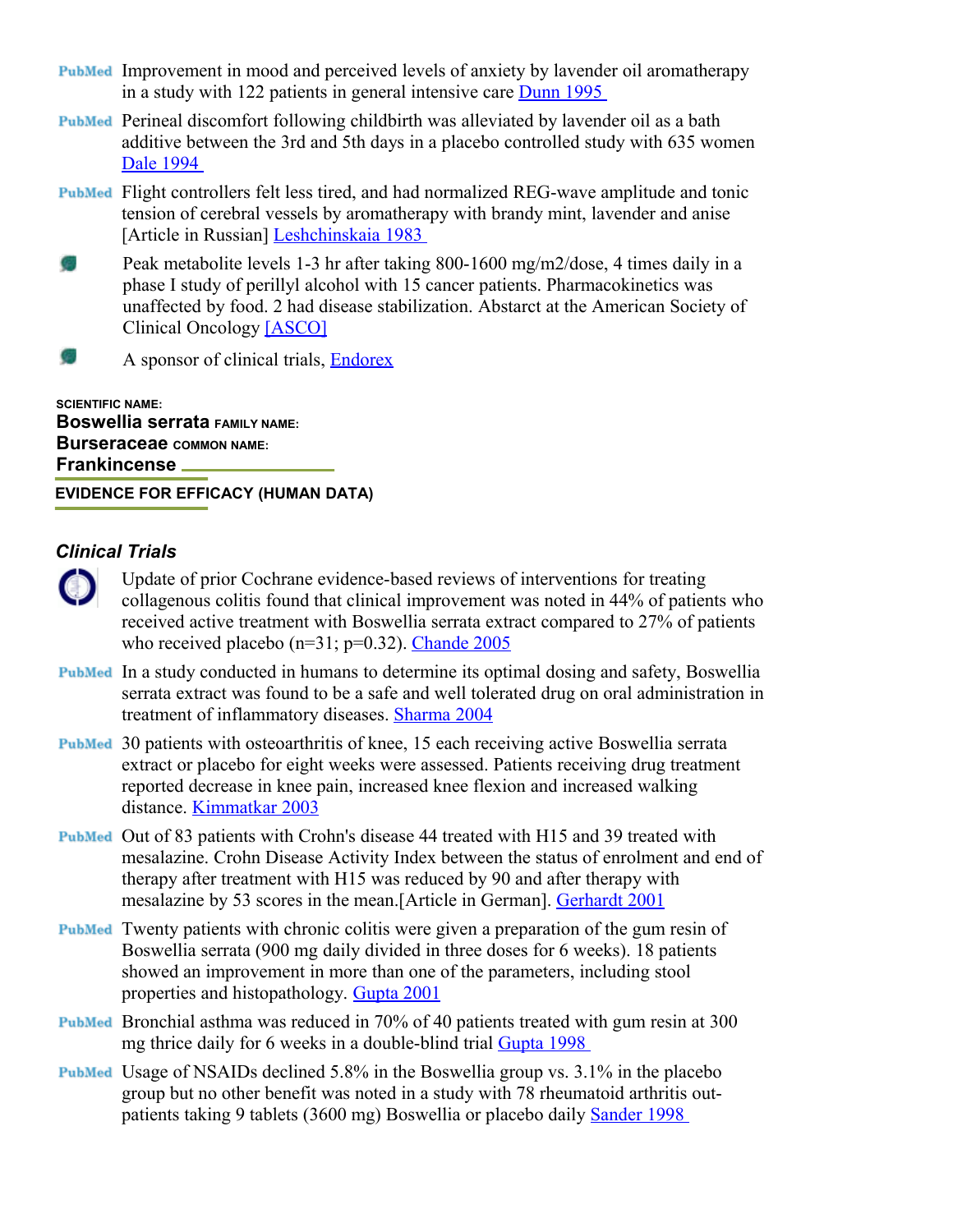- Ulcerative colitis (where leukotrienes have been implicated) was put into remission for 82% of the Boswellia gum resin (350 mg thrice daily) group vs. 75% of the sulfasalazine (1 g thrice daily) group after 6 weeks [Gupta 1997](http://content.herbalgram.org/abc/herbmedpro/default.asp?getpg=http://www.ncbi.nlm.nih.gov/entrez/query.fcgi?cmd=Retrieve&db=PubMed&list_uids=9049593&dopt=Abstract)
- Osteoarthritic pain and disability were reduced by a mixture of Withania somnifera roots, Boswellia serrata stem, Curcuma longa rhizomes and a zinc complex in a double-blind trial with 42 patients [Kulkarni 1991](http://content.herbalgram.org/abc/herbmedpro/default.asp?getpg=http://www.ncbi.nlm.nih.gov/entrez/query.fcgi?cmd=Retrieve&db=PubMed&list_uids=1943180&dopt=Abstract)

**SCIENTIFIC NAME: Mentha piperita FAMILY NAME: LAMIACEAE COMMON NAME: Mint EVIDENCE FOR EFFICACY (HUMAN DATA)**

#### *Clinical Trials*

- Consumption of a cup of herbal tea steeped with Mentha spicata for 5 days twice a day in 21 female hirsute patients, in the follicular phase of their menstrual cycles shows that spearmint can be an alternative to antiandrogenic treatment for mild hirsutism. [Akdoï¿¿2007](http://content.herbalgram.org/abc/herbmedpro/default.asp?getpg=http://www.ncbi.nlm.nih.gov/sites/entrez?cmd=Retrieve&db=PubMed&list_uids=17310494&dopt=Abstract)
- **PubMed** Seventy-one percent  $(72/102)$  of the children preferred the taste of the ranitidine effervescent tablets compared with 29% (30/102) who preferred the syrup. Adverse events like headache, drowsiness, abdominal pain/cramps and bloating/gas were reported in 4 children and 3 adults. [Ameen 2006](http://content.herbalgram.org/abc/herbmedpro/default.asp?getpg=http://www.ncbi.nlm.nih.gov/sites/entrez?cmd=Retrieve&db=PubMed&list_uids=16898856&dopt=Abstract)
- Of the 56 female and 54 male children who tasted both samples, 95% (105/110) of children preferred the flavor and taste of the strawberry-flavored lansoprazole delayed-release oral suspension compared with the peppermint-flavored ranitidine oral syrup. [Tolia 2004](http://content.herbalgram.org/abc/herbmedpro/default.asp?getpg=http://www.ncbi.nlm.nih.gov/sites/entrez?cmd=Retrieve&db=PubMed&list_uids=15035653&dopt=Abstract)
- PubMed The effects on humans inhaling the fragrance of essential oils of basil and peppermint, were examined in terms of a sensory test, a multi-channel skin thermometer study and a portable forehead surface electroencephalographic measurement. [Satoh 2003](http://content.herbalgram.org/abc/herbmedpro/default.asp?getpg=http://www.ncbi.nlm.nih.gov/sites/entrez?cmd=Retrieve&db=PubMed&list_uids=12558038&dopt=Abstract)
- Peppermint essential oil inhalations may be used in combined multidrug therapy in patients with disseminated and infiltrative pulmonary tuberculosis. [Article in Russian] [Shkurupiĭ 2002](http://content.herbalgram.org/abc/herbmedpro/default.asp?getpg=http://www.ncbi.nlm.nih.gov/sites/entrez?cmd=Retrieve&db=PubMed&list_uids=12125251&dopt=Abstract)
- Estimation of the effects of different polyphenol-containing beverages on Fe absorption from a bread meal in adult human subjects from the erythrocyte incorporation of radio-Fe shows that inhibition by black tea was 79-94% & peppermint tea 84%. [Hurrell 1999](http://content.herbalgram.org/abc/herbmedpro/default.asp?getpg=http://www.ncbi.nlm.nih.gov/sites/entrez?cmd=Retrieve&db=PubMed&list_uids=10999016&dopt=Abstract)

**Matricaria chamomilla FAMILY NAME: Asteraceae/Compositae COMMON NAME: Chamomile EVIDENCE FOR EFFICACY (HUMAN DATA)**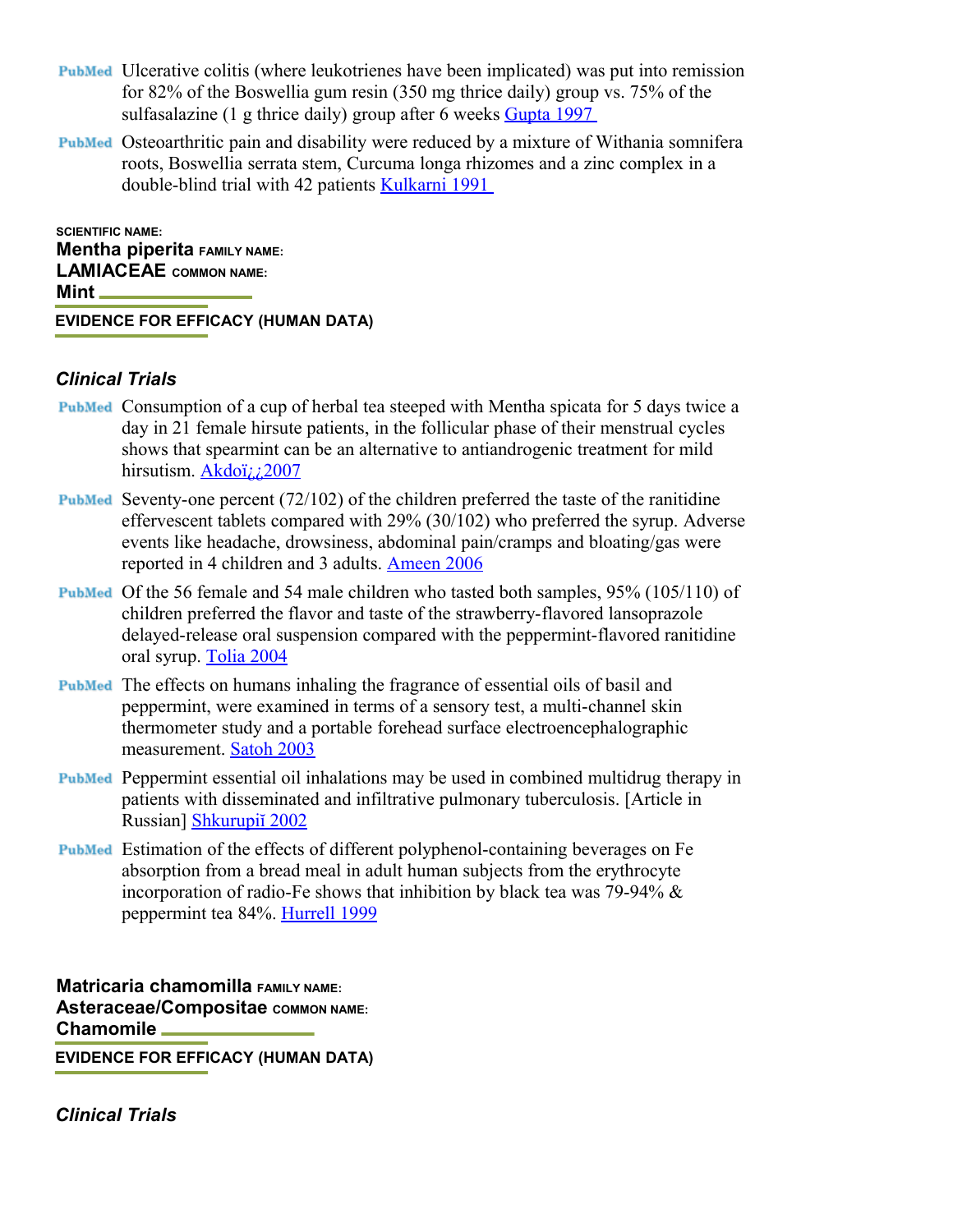- In a double-blind, randomised trial with 79 childeren, pectin-chamomile added to the usual rehydration method ended the diarrhea in 3 days for 33/39 compared with 23/40 in the normally treated group [Article in German] [de la Motte 1997](http://content.herbalgram.org/abc/herbmedpro/default.asp?getpg=http://www.ncbi.nlm.nih.gov/entrez/query.fcgi?cmd=Retrieve&db=PubMed&list_uids=9463302&dopt=Abstract)
- Chamomile mouthwash did not alleviate 5-fluorouracil toxicity in a double-blind, placebo-controlled clinical trial with 164 patients [Fidler 1996](http://content.herbalgram.org/abc/herbmedpro/default.asp?getpg=http://www.ncbi.nlm.nih.gov/entrez/query.fcgi?cmd=Retrieve&db=PubMed&list_uids=8630960&dopt=Abstract)
- PubMed Skin penetration studies of Camomile flavones apigenin, luteolin and apigenin 7-Obeta-glucoside with 9 healthy, female volunteers for 7 hours [Merfort 1994](http://content.herbalgram.org/abc/herbmedpro/default.asp?getpg=http://www.ncbi.nlm.nih.gov/entrez/query.fcgi?cmd=Retrieve&db=PubMed&list_uids=8073060&dopt=Abstract)
- Chamomile or hamamelis cream were inferior to hydrocortisone for UV induced skin inflammation [Korting 1993](http://content.herbalgram.org/abc/herbmedpro/default.asp?getpg=http://www.ncbi.nlm.nih.gov/entrez/query.fcgi?cmd=Retrieve&db=PubMed&list_uids=8513841&dopt=Abstract)
- **PubMed** Kamillosan cream had about the same therapeutic results as 0.25% hydrocortisone and was better than the non-steroidal anti-inflammatory agent, 5% bufexamac, as well as to 0.75% fluocortin butyl ester, in a trial with 161 patients [Article in German] [Aertgeerts 1985](http://content.herbalgram.org/abc/herbmedpro/default.asp?getpg=http://www.ncbi.nlm.nih.gov/entrez/query.fcgi?cmd=Retrieve&db=PubMed&list_uids=3158124&dopt=Abstract)
- PubMed Protection against insects infesting stored chamomile [Article in Czech] [Neubauer](http://content.herbalgram.org/abc/herbmedpro/default.asp?getpg=http://www.ncbi.nlm.nih.gov/entrez/query.fcgi?cmd=Retrieve&db=PubMed&list_uids=5370215&dopt=Abstract) [1969](http://content.herbalgram.org/abc/herbmedpro/default.asp?getpg=http://www.ncbi.nlm.nih.gov/entrez/query.fcgi?cmd=Retrieve&db=PubMed&list_uids=5370215&dopt=Abstract)
- The purpose of this study is to investigate novel methods from CAM aimed at alleviating chronic pain related to functional bowel disorders in children. To that end, the use of Chamomile teas as a form of botanical therapy will be investigated. [ClinicalTrials.gov](http://content.herbalgram.org/abc/herbmedpro/default.asp?getpg=http://clinicaltrials.gov/ct/gui/c/w2b/screen/ResultScreen/action/GetStudy?order=2&xml_file_id=xmlfiles%2FNCT00010933.xml@csdb&JServSessionIdzone_ct=qi8viqcgk1)

| <b>PDF</b> <sup>[2]</sup> (Download) | $\Box$ Rosemary (Rosmarinus officinalis) |
|--------------------------------------|------------------------------------------|
|                                      | $\Box$ Alzheimer's Disease               |
| <b>Date:</b> June 30, 2008           | HC# 020383-355                           |

**Re:** Rosemary Is "Well Endowed" to Prevent and Treat Alzheimer's Disease

Duke JA. Rosemary, the herb of remembrance for Alzheimer's disease. *Altern Complement Ther*. December 2007:287-290.

In 1993, the U.S. Food and Drug Administration (FDA) approved Cognex (tacrine) as the first drug to treat Alzheimer's disease. Cognex inhibits the breakdown of the enzyme acetylcholinesterase (AChE) and the neurotransmitter acetylcholine (ACh), a key factor in stimulatory messaging in both the peripheral and central nervous systems. Aricept® (donepezil hydrochloride), a newer drug approved by the FDA to treat Alzheimer's disease, also is an AChE inhibitor.

Jim Duke, owner, founder, and executive director of the Green Farmacy Garden, in Fulton, Maryland, and an emeritus member of the American Botanical Council Board of Trustees, writes about the herb rosemary (Rosmarinus officinalis) and its phytochemical constituents reported to also prevent the breakdown of ACh.

According to the US Department of Agriculture database, rosemary, long known as the "herb of remembrance,"1 has been reported to contain nearly a dozen aromatic compounds potentially active against AChE. Rosemary belongs to the mint family, Lamiaceae. In general, says Duke, the aromatic species in the mint family appear to be especially "well endowed with natural AChE antagonists as well as anticomplementary, anti-inflammatory, antioxidant, and cyclo-oxygenase-2 (COX-2)-inhibiting phytochemicals."

Recently, pharmaceutical companies have promoted synthetic COX-2 inhibitors for the off-label use of preventing Alzheimer's disease. Rosemary contains the following natural COX-2 inhibitors: apigenin, carvacrol,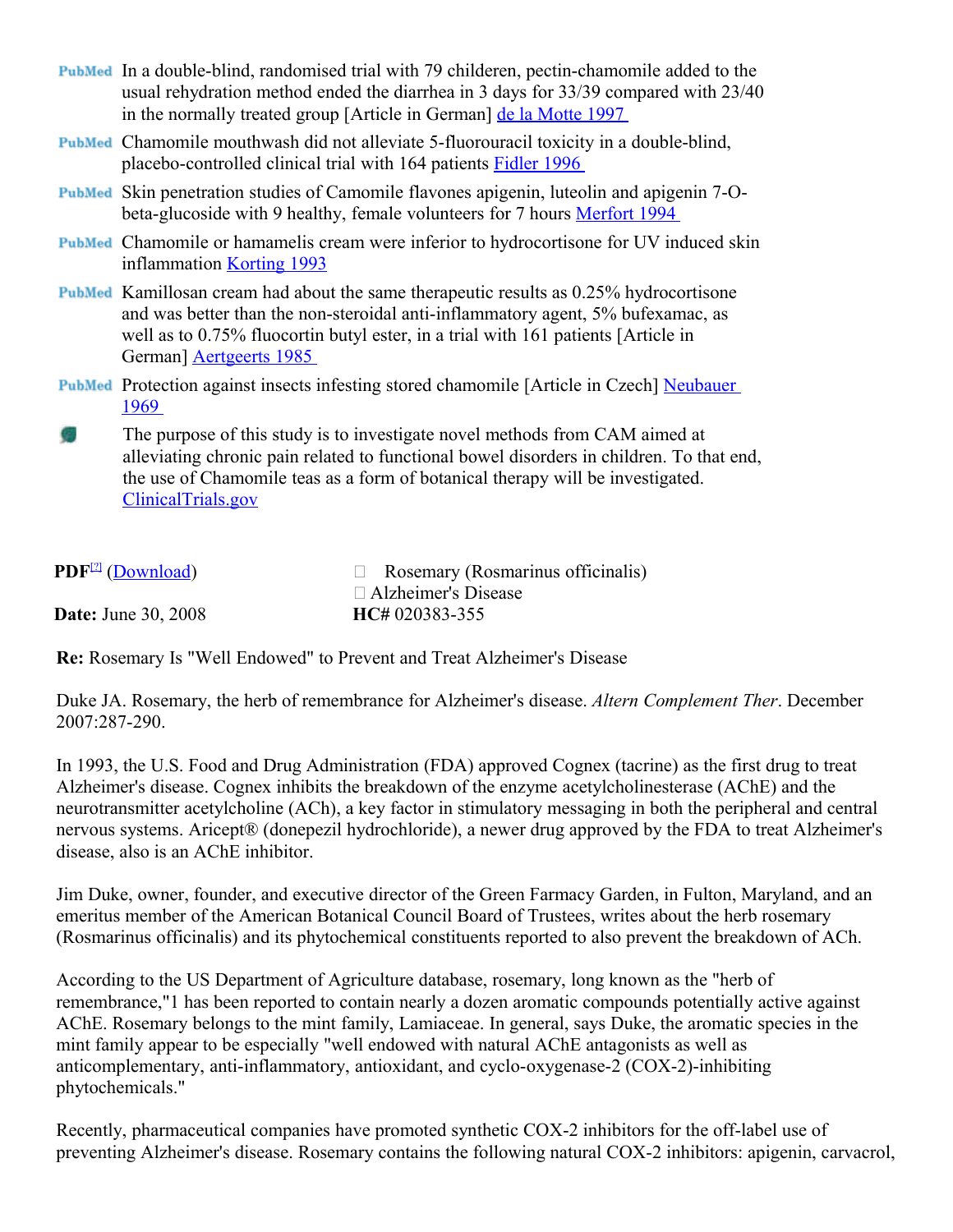eugenol, oleanolic acid, thymol, and ursolic acid. "If a synthetic COX-2 inhibitor could prevent Alzheimer's disease, so could a natural COX-2 inhibitor," writes Duke.

In addition, rosemary contains nearly two dozen antioxidants and another dozen anti-inflammatory compounds. One of the strongest antioxidant substances in the herb is carnosic acid, which has even greater reported antioxidant activity than the widely common synthetic antioxidants butylated hydroxytoluene (BHT) and butylated hydroxyanisole (BHA).2

Rosemary also contains ferulic acid, which may be another preventive agent for Alzheimer's disease. An in vivo study found that mice who consumed ferulic acid and then were injected with beta-Amyloid peptide (Abeta), the major constituent of the senile plaques observed in the brains of Alzheimer's disease patients and thought to be central in the pathogenesis of the disease, retained more cognitive function than control mice. 3

Duke also mentions ginkgo (Ginkgo biloba) as another possible herbal alternative to Aricept for the treatment of Alzheimer's disease. Ginkgolides have antioxidant, neuroprotective, and cholinergic activities relevant to the disease. The therapeutic efficacy of ginkgo extracts in Alzheimer's disease in placebo-controlled clinical trials has reportedly been similar to that of drugs such as tacrine or donepezil, and importantly, with minimal unwanted side effects.4

To conclude, Duke writes that "rosemary shampoo, rosemary tea (and aromatic mint teas), and rosemary in skin lotions and in bath water are safe and pleasant ways to reduce the risk of Alzheimer's disease." He also recommends cholinergic foods, such as "choline chowder" (for which he provides a recipe), followed by an anti-AChE herbal tea, also loaded with antioxidants and COX-2 inhibitors, to retard dementia.

―Shari Henson

#### References

1Duke JA. The Green Pharmacy. Emmaus, PA: Rodale Press; 1997.

2Doolaege EH, Raes K, Smet K, et al. Characterization of two unknown compounds in methanol extracts of rosemary oil. J Agric Food Chem. 2007;55:7283-7287.

3Yan JJ, Cho JY, Kim HS, et al. Protection against beta-amyloid peptide toxicity in vivo with long-term administration of ferulic acid. Br J Pharmacol. 2001 May;133(1):89-96.

4Kennedy DO, Scholey AB. The psychopharmacology of European herbs with cognition-enhancing properties. Curr Pharm Des. 2006;12:4613-4623.

**Mentha spicata L. FAMILY NAME: Lamiaceae COMMON NAME: spearmint EVIDENCE FOR EFFICACY (HUMAN DATA)**

- After treatment with spearmint teas, there was a significant decrease in free testosterone and increase in luteinizing hormone, follicle-stimulating hormone and estradiol in 21 female hirsute patients, 12 with polycystic ovary syndrome and 9 with idiopathic hirsutism. [Akdoï¿¿2007](http://content.herbalgram.org/abc/herbmedpro/default.asp?getpg=http://www.ncbi.nlm.nih.gov/sites/entrez?cmd=Retrieve&db=PubMed&list_uids=17310494&dopt=Abstract)
- **PubMed** Effectiveness of Carmint containing Melissa officinalis, Mentha spicata,  $\&$ Coriandrum sativum was evaluated in 32 irritable bowel syndrome patients with abdominal pain/discomfort  $\&$  it was found that severity  $\&$  frequency of abdominal pain/discomfort were lower in Carmint group compared to placebo. [Vejdani 2006](http://content.herbalgram.org/abc/herbmedpro/default.asp?getpg=http://www.ncbi.nlm.nih.gov/sites/entrez?cmd=Retrieve&db=PubMed&list_uids=16868824&dopt=Abstract)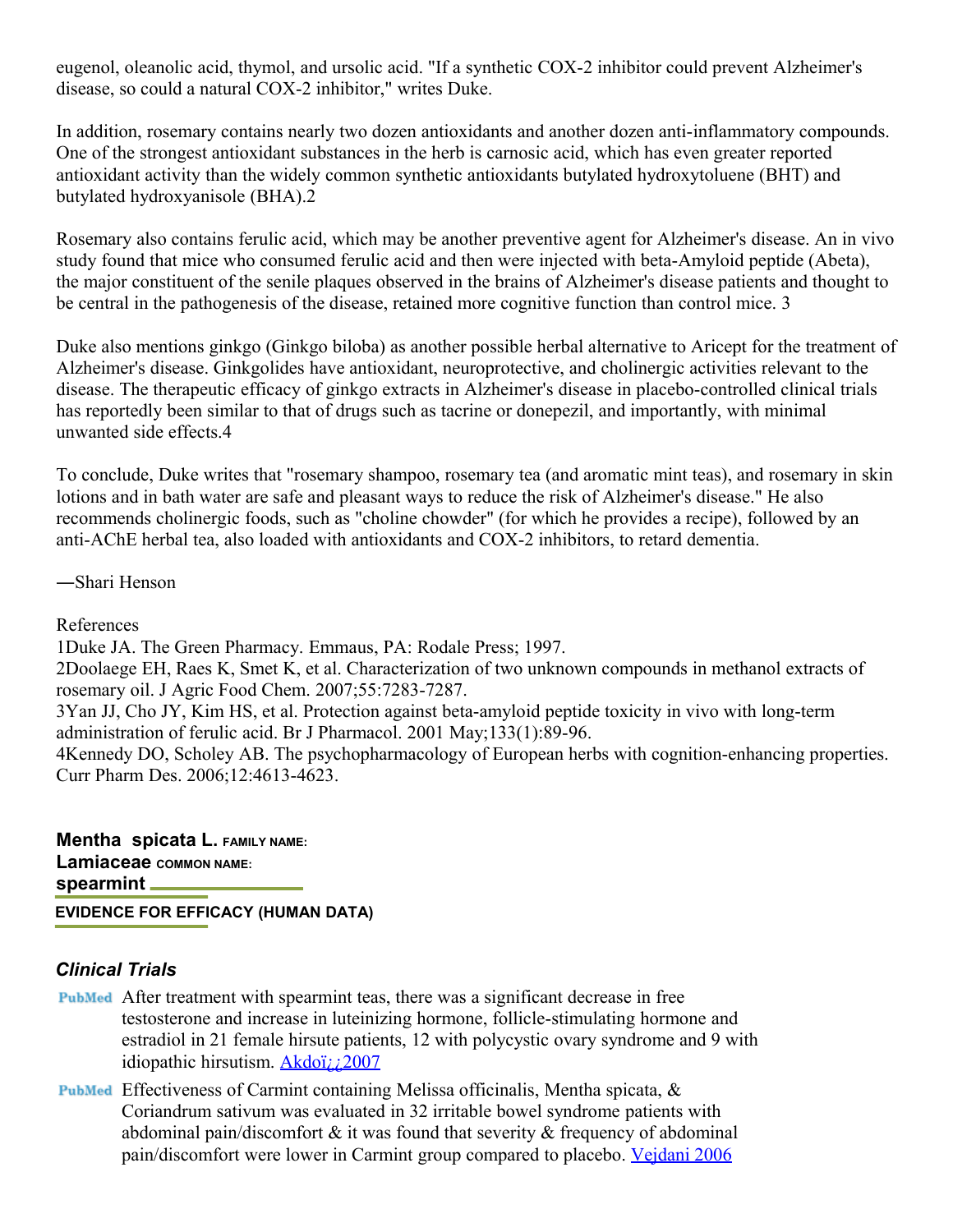#### **EVIDENCE FOR EFFICACY (HUMAN DATA)**

#### *Clinical Trials*

- **PubMed** A clinical study demonstrated that fixed combination of thyme fluid extract  $\&$ primrose root extract & combination of thyme fluid extract & primrose root tincture were well tolerated in patients  $\&$  showed comparable results in their efficacy, e.g. decrease of bronchitis & relief of symptoms. [Gruenwald 2006](http://content.herbalgram.org/abc/herbmedpro/default.asp?getpg=http://www.ncbi.nlm.nih.gov/entrez/query.fcgi?cmd=Retrieve&db=PubMed&list_uids=17009838&dopt=Abstract)
- Prospective double blind RCT of efficacy and tolerability of fluid extract combination of thyme and ivy leaves and matched placebo in patients with acute bronchitis with productive cough found oral treatment of acute bronchitis with thyme-ivy combination for c. 11 days was superior to placebo. [Kemmerich 2006](http://content.herbalgram.org/abc/herbmedpro/default.asp?getpg=http://www.ncbi.nlm.nih.gov/entrez/query.fcgi?cmd=Retrieve&db=PubMed&list_uids=17063641&dopt=Abstract)
- PubMed In an open clinical trial, combined herbal cough syrup (containing dry ivy leaf extract, decoction of thyme and aniseed, and mucilage of marshmallow root) was found to alleviate cough associated with common cold, bronchitis or respiratory tract diseases with formation of mucus. . [Buechi 2005](http://content.herbalgram.org/abc/herbmedpro/default.asp?getpg=http://www.ncbi.nlm.nih.gov/entrez/query.fcgi?cmd=Retrieve&db=PubMed&list_uids=16391481&dopt=Abstract)
- $F_{\text{subMed}}$  The fixed combination of thyme fluid extract  $\&$  primrose root tincture was well tolerated & resulted in clinically relevant & more pronounced decrease of bronchitis symptoms & in shortening the duration of acute bronchitis when compared to placebo. [Gruenwald 2005](http://content.herbalgram.org/abc/herbmedpro/default.asp?getpg=http://www.ncbi.nlm.nih.gov/entrez/query.fcgi?cmd=Retrieve&db=PubMed&list_uids=16366041&dopt=Abstract)
- A controlled trial of aromatherapy with lavender oil, thyme oil & unscented grapeseed oil found no support for the use of a purely olfactory form of aromatherapy to decrease agitation in severely demented patients. [Snow 2004](http://content.herbalgram.org/abc/herbmedpro/default.asp?getpg=http://www.ncbi.nlm.nih.gov/entrez/query.fcgi?cmd=Retrieve&db=PubMed&list_uids=15253846&dopt=Abstract)
- Saliva Mutans streptococci was decreased by 1% chlorhexidine/thymol-containing varnish dental treatment (Cervitec) in a study of 110 healthy children [Twetman 1999](http://content.herbalgram.org/abc/herbmedpro/default.asp?getpg=http://www.ncbi.nlm.nih.gov/entrez/query.fcgi?cmd=Retrieve&db=PubMed&list_uids=10480280&dopt=Abstract)
- Rubbing oils (thyme, rosemary, lavender, and cedarwood) into the scalp helped with alopecia for 44% of patients vs. 15% of controls in a 7 month, double blind study of 86 patients [Hay 1998](http://content.herbalgram.org/abc/herbmedpro/default.asp?getpg=http://www.ncbi.nlm.nih.gov/entrez/query.fcgi?cmd=Retrieve&db=PubMed&list_uids=9828867&dopt=Abstract)

# **Peppermint**

Mentha piperita Principal Proposed Uses

• Oral: [Dyspepsia,](http://www.aurorahealthcare.org/yourhealth/healthgate/getcontent.asp?URLhealthgate=%2221605.html%22) [Irritable Bowel Syndrome,](http://www.aurorahealthcare.org/yourhealth/healthgate/getcontent.asp?URLhealthgate=%2221736.html%22) Other Forms of Spasms in the Digestive Tract Other Proposed Uses

- Inhaled (Aromatherapy): Respiratory Congestion, [Nausea](http://www.aurorahealthcare.org/yourhealth/healthgate/getcontent.asp?URLhealthgate=%2221782.html%22)
- Topical: [Tension Headaches](http://www.aurorahealthcare.org/yourhealth/healthgate/getcontent.asp?URLhealthgate=%2221557.html%22)

• Oral: [Gallstones](http://www.aurorahealthcare.org/yourhealth/healthgate/getcontent.asp?URLhealthgate=%2221520.html%22)

Page Navigation

[What Is Peppermint Used for Today?](http://www.aurorahealthcare.org/yourhealth/healthgate/getcontent.asp?URLhealthgate=%2221838.html%22#P1) [What Is the Scientific Evidence for Peppermint?](http://www.aurorahealthcare.org/yourhealth/healthgate/getcontent.asp?URLhealthgate=%2221838.html%22#P2) [Dosage](http://www.aurorahealthcare.org/yourhealth/healthgate/getcontent.asp?URLhealthgate=%2221838.html%22#P3)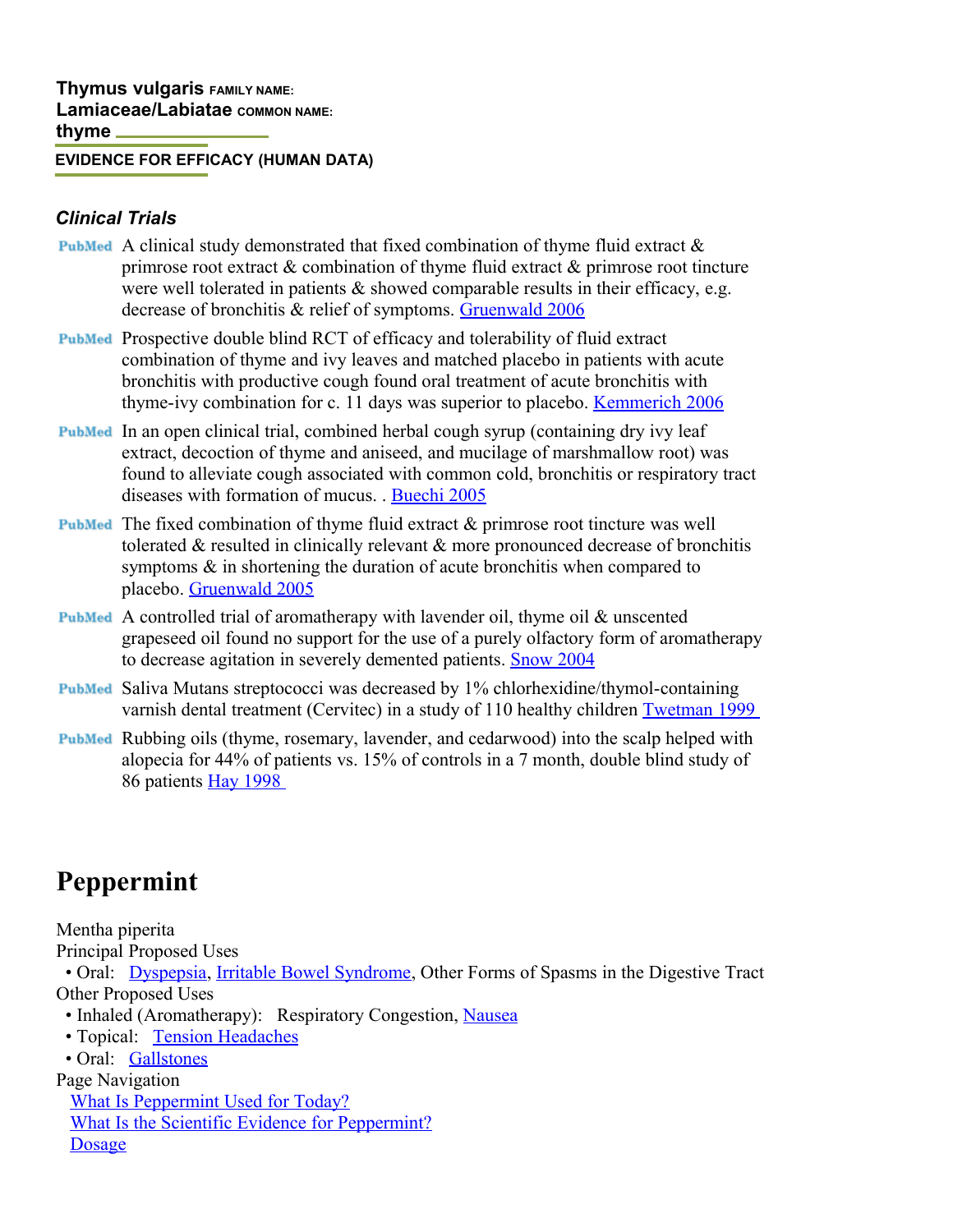Peppermint is a relative of numerous wild mint plants, deliberately bred in the late 1600s in England to become the delightful tasting plant so well known today. It is widely used as a beverage tea and as a flavoring or scent in a wide variety of products.

Peppermint tea also has a long history of medicinal use, primarily as a digestive aid and for the symptomatic treatment of cough, colds, and fever. Peppermint oil is used for chest congestion (Vicks VapoRub), as a local anesthetic (Solarcaine, Ben-Gay), and most recently in the treatment of irritable bowel disease, also known as spastic colon.

# **What Is Peppermint Used for Today?**

Germany's Commission E authorizes the use of oral peppermint oil for treating colicky pain in the digestive tract. Some preliminary evidence suggests that peppermint oil may indeed be effective for this purpose.

The active ingredient of peppermint oil for this purpose is thought to be menthol. This substance relaxes the muscles of the small intestine in dilutions as low as 1:20,000, and has been found to counter the effect of drugs that cause intestinal spasm.<sup>[3–5](http://www.aurorahealthcare.org/yourhealth/healthgate/getcontent.asp?URLhealthgate=%2221838.html%22#ref3)</sup> Peppermint oil may also be helpful for  $\frac{dy\text{sepsilon}}{dy\text{sepsilon}}$  (minor indigestion), as well as pain caused by medical examinations of the colon and stomach.

One study found that peppermint oil reduced pain after [surgery](http://www.aurorahealthcare.org/yourhealth/healthgate/getcontent.asp?URLhealthgate=%2221452.html%22) (C-section), in part by reducing pain related to intestinal gas. $28$  (Intestinal gas is a common problem in the hours or days after major surgery.)

Oral peppermint oil has also shown some promise for helping to dissolve [gallstones,](http://www.aurorahealthcare.org/yourhealth/healthgate/getcontent.asp?URLhealthgate=%2221520.html%22)<sup>[1](http://www.aurorahealthcare.org/yourhealth/healthgate/getcontent.asp?URLhealthgate=%2221838.html%22#ref1)</sup> but it is far from a proven treatment for this condition.

Peppermint oil is also used in another way: as [aromatherapy.](http://www.aurorahealthcare.org/yourhealth/healthgate/getcontent.asp?URLhealthgate=%2237427.html%22) This means that it is inhaled, often by adding it to a humidifier. The Commission E has authorized inhaled peppermint oil for relief of mucus congestion of the lungs and sinuses; however, there is only weak supporting evidence for this use.<sup>[21,22](http://www.aurorahealthcare.org/yourhealth/healthgate/getcontent.asp?URLhealthgate=%2221838.html%22#ref21)</sup> Even weaker evidence hints that inhaled peppermint oil might relieve postsurgical [nausea.](http://www.aurorahealthcare.org/yourhealth/healthgate/getcontent.asp?URLhealthgate=%2221782.html%22)<sup>[2](http://www.aurorahealthcare.org/yourhealth/healthgate/getcontent.asp?URLhealthgate=%2221838.html%22#ref2)</sup>

Similarly weak evidence hints that peppermint oil, applied to the forehead, might relieve [tension headaches.](http://www.aurorahealthcare.org/yourhealth/healthgate/getcontent.asp?URLhealthgate=%2238644.html%22)<sup>[23,24](http://www.aurorahealthcare.org/yourhealth/healthgate/getcontent.asp?URLhealthgate=%2221838.html%22#ref23)</sup>

# **What Is the Scientific Evidence for Peppermint?**

## **Irritable Bowel Syndrome**

There have been a total of 12 double-blind, placebo-controlled studies of peppermint oil for irritable bowel syndrome.  $\frac{31}{2}$  $\frac{31}{2}$  $\frac{31}{2}$ However, all of these studies were small, and most were poorly designed and/or reported.  $\frac{25}{2}$  $\frac{25}{2}$  $\frac{25}{2}$ 

Of these, eight found benefit, and four did not. In the largest of these studies, 110 people with irritable bowel syndrome were given either enteric-coated peppermint oil (187 mg) or placebo three to four times daily, 15 to 30 minutes before meals, for 4 weeks. $8$  The results in the 101 individuals who completed the trial showed significant improvements in abdominal pain and bloating, stool frequency, and flatulence.

## **Other Forms of Spasm in the Digestive Tract**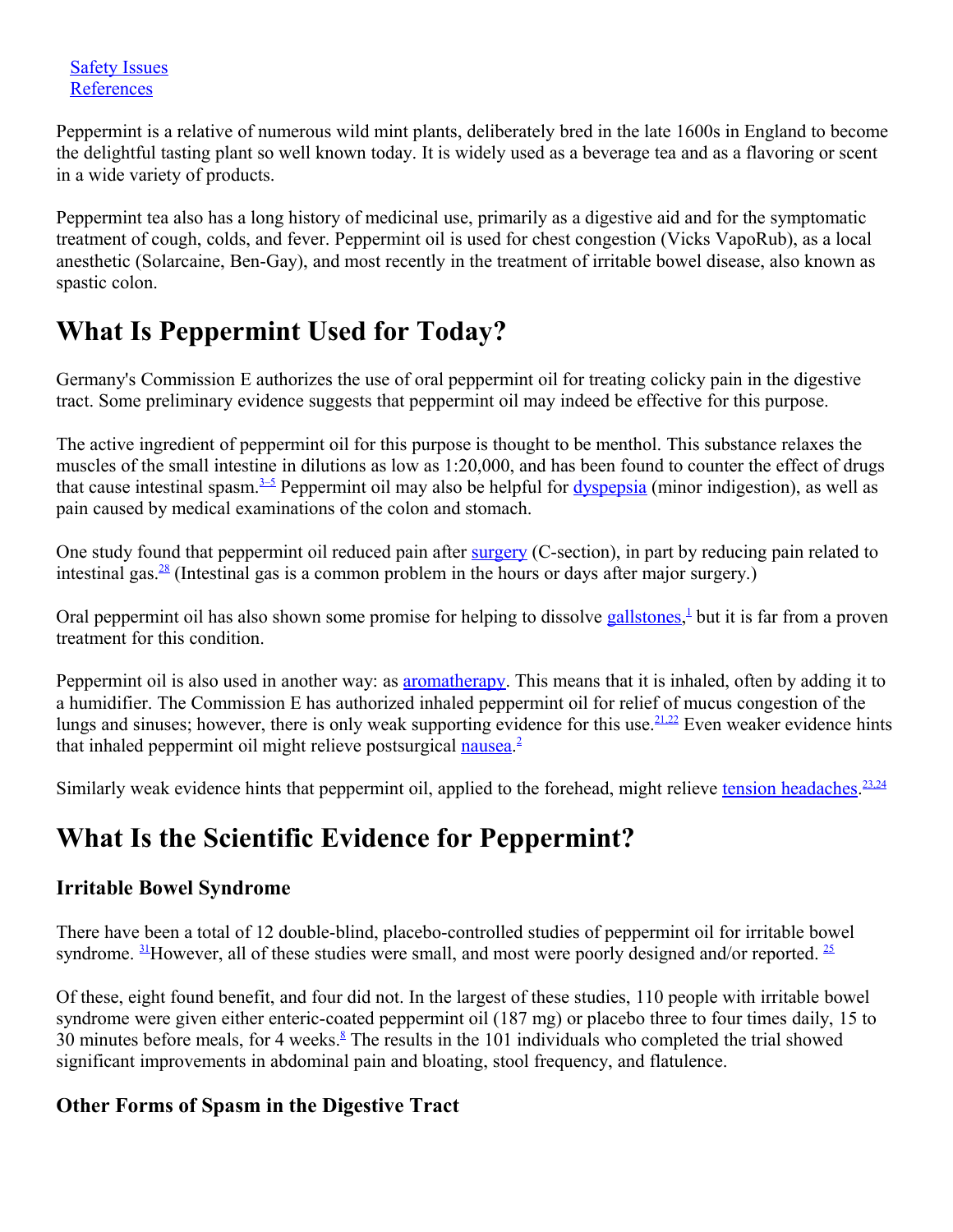A barium enema involves introducing a solution containing the metal barium into the lower intestines. It commonly causes intestinal pain and spasm. A double-blind study of 141 individuals found that adding peppermint oil to the barium reduced the amount of spasming that occurred.<sup>[14](http://www.aurorahealthcare.org/yourhealth/healthgate/getcontent.asp?URLhealthgate=%2221838.html%22#ref14)</sup> Benefits were also seen in a large study conducted by different researchers.<sup>[29](http://www.aurorahealthcare.org/yourhealth/healthgate/getcontent.asp?URLhealthgate=%2221838.html%22#ref29)</sup>

Another study found that peppermint oil reduced spasm in the stomach during a procedure called upper endoscopy. $\frac{27}{2}$  $\frac{27}{2}$  $\frac{27}{2}$ 

## **Dyspepsia (Minor Indigestion)**

Peppermint oil is often used in combination with other essential oils to treat [minor indigestion.](http://www.aurorahealthcare.org/yourhealth/healthgate/getcontent.asp?URLhealthgate=%2221605.html%22)

A double-blind, placebo-controlled study including 39 individuals found that an enteric-coated peppermintcaraway oil combination taken three times daily for 4 weeks significantly reduced dyspepsia pain as compared to placebo.<sup>[15](http://www.aurorahealthcare.org/yourhealth/healthgate/getcontent.asp?URLhealthgate=%2221838.html%22#ref15)</sup> Of the treatment group, 63.2% was pain free after 4 weeks, compared to 25% of the placebo group.

Results from a double-blind, comparative study including 118 individuals suggest that the combination of peppermint and caraway oil is comparably effective to the no-longer-available drug cisapride.<sup>[16](http://www.aurorahealthcare.org/yourhealth/healthgate/getcontent.asp?URLhealthgate=%2221838.html%22#ref16)</sup> After 4 weeks, the herbal combination reduced dyspepsia pain by 69.7%, whereas the conventional treatment reduced pain by 70.2%.

A preparation of peppermint, caraway, fennel, and wormwood oils was compared to the drug metoclopramide in another double-blind study enrolling 60 individuals.<sup>[17](http://www.aurorahealthcare.org/yourhealth/healthgate/getcontent.asp?URLhealthgate=%2221838.html%22#ref17)</sup> After 7 days, 43.3% of the treatment group was pain free compared to 13.3% of the metoclopramide group.

## **Dosage**

The proper dosage of peppermint oil when treating irritable bowel syndrome is 0.2 to 0.4 ml three times a day of an enteric-coated capsule. The capsule has to be enteric-coated to prevent stomach distress.

# **Safety Issues**

At the normal dosage, enteric-coated peppermint oil is believed to be reasonably safe in healthy adults.<sup>[18,19](http://www.aurorahealthcare.org/yourhealth/healthgate/getcontent.asp?URLhealthgate=%2221838.html%22#ref18)</sup> However, case reports and one study in rats hint that peppermint might reduce [male fertility.](http://www.aurorahealthcare.org/yourhealth/healthgate/getcontent.asp?URLhealthgate=%2221723.html%22)<sup>[30](http://www.aurorahealthcare.org/yourhealth/healthgate/getcontent.asp?URLhealthgate=%2221838.html%22#ref30)</sup> The species *Mentha spicata* may be more problematic in this regard than the more common *Mentha piperita*.

Excessive doses peppermint oil can be toxic, causing kidney failure and even death. Very high intake of peppermint oil can also cause nausea, loss of appetite, heart problems, loss of balance, and other nervous system problems.

Safety in young children, pregnant or nursing women, or those with severe liver or kidney disease has not been established. In particular, peppermint can cause jaundice in newborn babies, so don't try to use it for colic.

Use of peppermint oil may increase levels of the drug cyclosporine in the body.<sup>[26](http://www.aurorahealthcare.org/yourhealth/healthgate/getcontent.asp?URLhealthgate=%2221838.html%22#ref26)</sup> If you are taking cyclosporine, and wish to take peppermint oil, notify your physician in advance, so that your blood levels of cyclosporine can be monitored and your dose adjusted if necessary. Conversely, if you are already taking both peppermint oil and cyclosporine, do not stop taking the peppermint without informing your physician. When you stop peppermint, you cyclosporine levels may fall.

## **Interactions You Should Know About**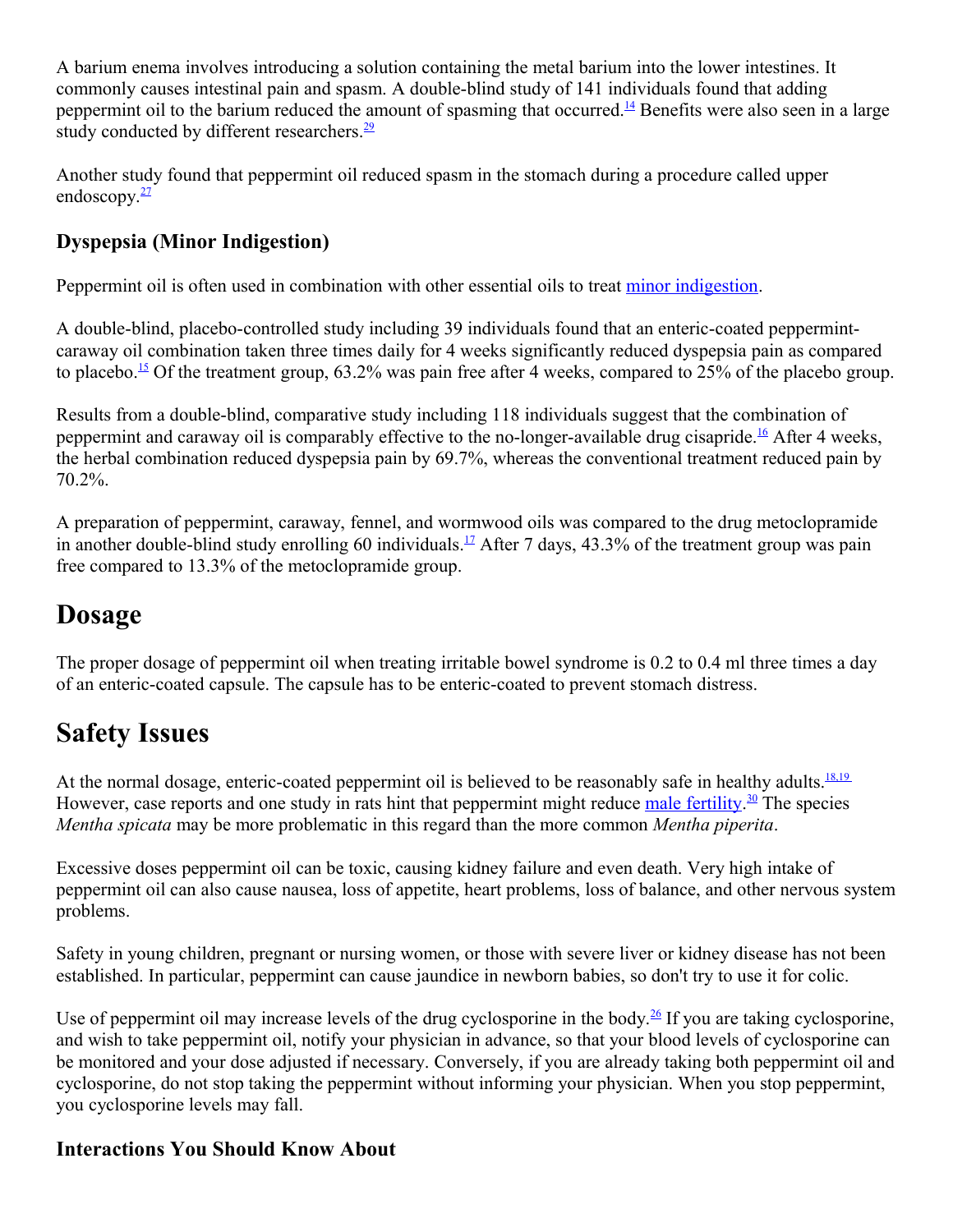If you are taking [cyclosporine,](http://www.aurorahealthcare.org/yourhealth/healthgate/getcontent.asp?URLhealthgate=%2221718.html%22) do not use peppermint oil (or stop using it) except in consultation with your physician.

References

1. Somerville KW, Ellis WR, Whitten BH, et al. Stones in the common bile duct: experience with medical dissolution therapy. *Postgrad Med J*. 1985;61:313–316.

2. Tate S. Peppermint oil: a treatment for postoperative nausea. *J Adv Nurs* . 1997;26:543–549.

3. Gunn JW. The carminative action of volatile oils. *J Pharmacol Exp Ther*. 1920;16:39–47.

4. Taylor BA, Luscombe DK, Duthie HL. Inhibitory effect of peppermint on gastrointestinal smooth muscle [abstract]. *Gut*. 1983;24:A992.

5. Hawthorn M, Ferrante J, Luchowski E, et al. The actions of peppermint oil and menthol on calcium channel dependent processes in intestinal, neuronal and cardiac preparations. *Aliment Pharmcol Ther*. 1988;2:101–118.

6. Rees WD, Evans BK, Rhodes J. Treating irritable bowel syndrome with peppermint oil. *Br Med J*. 1979;2:835–836.

7. Dew MJ, Evans BK, Rhodes J. Peppermint oil for the irritable bowel syndrome: a multicentre trial. *Br J Clin Pract*. 1984;38:394,398.

8. Liu JH, Chen GH, Yeh HZ, et al. Enteric-coated peppermint-oil capsules in the treatment of irritable bowel syndrome: a prospective, randomized trial. *J Gastroenterol.* 1997;32:765–768.

9. Kline RM, Kline JJ, Di Palma J, et al. Enteric-coated, pH-dependent peppermint oil capsules for the treatment of irritable bowel syndrome in children. *J Pediatr*. 2001;138:125–128.

10. Carling L, Svedberg LE, Hulten S, et al. Short-term treatment of the irritable bowel syndrome: a placebocontrolled trial of peppermint oil against hyoscyaminme. *Opusc Med*. 1989;34:55–57.

11. Nash P, Gould SR, Barnardo DE. Peppermint oil does not relieve the pain of irritable bowel syndrome. *Br J Clin Pract*. 1986;40:292–293.

12. Lawson MJ, Knight RE, Tran K, et al. Failure of enteric-coated peppermint oil in the irritable bowel syndrome: a randomized double-blind crossover study. *J Gastroenterol Hepatol.* 1988;3:235–238.

13. Carling L, Svedberg LE, Hulten S. Short-term treatment of the irritable bowel syndrome: a placebo controlled trial of peppermint oil against hyoscyaminme. *Opusc Med*. 1989;34:55–57.

14. Sparks MJ, O'Sullivan P, Herrington AA, et al. Does peppermint oil relieve spasm during barium enema? *Br J Radiol*. 1995;68:841–843.

15. May B, Kuntz H-D, Kieser M, et al. Efficacy of a fixed peppermint oil/caraway oil combination in nonulcer dyspepsia. *Arzneimittelforschung*. 1996;46:1149–1153.

16. Madisch A, Heydenreich CJ, Wieland V, et al. Treatment of functional dyspepsia with a fixed peppermint oil and caraway oil combination preparation as compared to cisapride. A multicenter, reference-controlled double-blind equivalence study. *Arzneimittelforschung*. 1999;49:925–932.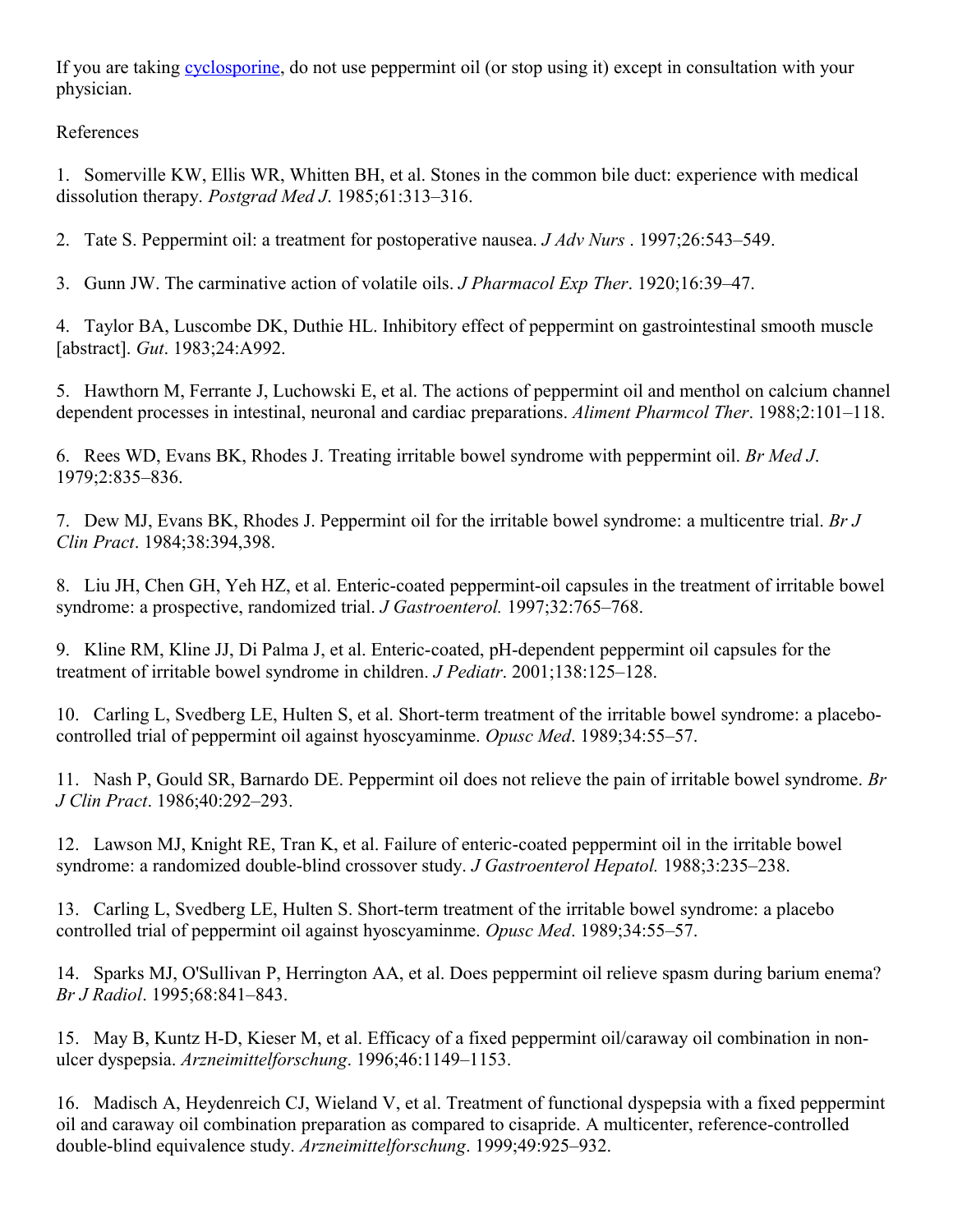17. Westphal J, Horning M, Leonhardt K. Phytotherapy in functional upper abdominal complaints. Results of a clinical study with a preparation of several plants. *Phytomedicine*. 1996;2:285–291.

18. Spindler P, Madsen C. Subchronic toxicity study of peppermint oil in rats. *Toxicol Lett*. 1992;62:215–220.

19. European Scientific Cooperative on Phytotherapy. *Menthae Piperitae* Aetheroleum (peppermint oil). Exeter, UK: ESCOP, 1996–1997:1–6. Monographs on the Medicinal Uses of Plant Drugs, Fascicule 3.

20. European Scientific Cooperative on Phytotherapy. *Menthae Piperitae* Aetheroleum (peppermint oil). Exeter, UK: ESCOP, 1996–1997:5. Monographs on the Medicinal Uses of Plant Drugs, Fascicule 3.

21. European Scientific Cooperative on Phytotherapy. *Menthae Piperitae Aetheroleum* (peppermint oil). Exeter, UK: ESCOP, 1996–1997:1–6. Monographs on the Medicinal Uses of Plant Drugs, Fascicule 3.

22. Morice AH, Marshall AE, Higgins KS, Grattan TJ. Effect of inhaled menthol on citric acid induced cough in normal subjects. *Thorax* 1994;49:1024-1026.

23. Gobel H, Fresenius J, Heinze A, et al. Effectiveness of *Oleum menthae piperitae* and *paracetamol* in therapy of headache of the tension type. *Nervenarzt.* 1996;67:672-681.

24. Gobel H, Schmidt G, Soyka D. Effect of peppermint and eucalyptus oil preparations on neurophysiological and experimental algesimetric headache parameters. *Cephalalgia*. 1994;14:228-234.

25. Pittler MH, Ernst E. Peppermint oil for irritable bowel syndrome: a critical review and meta-analysis. *Am J Gastroenterol*. 1998;93:1131–1135.

26. Wacher VJ, Wong S, Wong HT. Peppermint oil enhances cyclosporine oral bioavailability in rats: comparison with D-alpha-tocopheryl poly(ethylene glycol 1000) succinate (TPGS) and ketoconazole. *J Pharm Sci*. 2002;91:77-90.

27. Hiki N, Kurosaka H, Tatsutomi Y, et al. Peppermint oil reduces gastric spasm during upper endoscopy: a randomized, double-blind, double-dummy controlled trial. *Gastrointest Endosc*. 2003;57:475–482.

28. Fazel N. The effect of supermint oil on pain severity after caesarean section. *Asia Pac J Clin Nutr*. 2004;13(Suppl):S126.

29. Asao T, Kuwano H, Ide M, et al.. Spasmolytic effect of peppermint oil in barium during double-contrast barium enema compared with Buscopan. *Clin Radiol*. 2003;58:301-5.

30. Akdogan M, Ozguner M, Kocak A, et al. Effects of peppermint teas on plasma testosterone, folliclestimulating hormone, and luteinizing hormone levels and testicular tissue in rats. *Urology*. 2004;64:394-8.

31. Grigoleit HG, Grigoleit P. Peppermint oil in irritable bowel syndrome. *Phytomedicine*. 2005;12:601-6.

Last reviewed September 2006 by [EBSCO CAM Review Board](http://www.aurorahealthcare.org/yourhealth/healthgate/getcontent.asp?URLhealthgate=%2235926.html%22)

Please be aware that this information is provided to supplement the care provided by your physician. It is neither intended nor implied to be a substitute for professional medical advice. CALL YOUR HEALTHCARE PROVIDER IMMEDIATELY IF YOU THINK YOU MAY HAVE A MEDICAL EMERGENCY. Always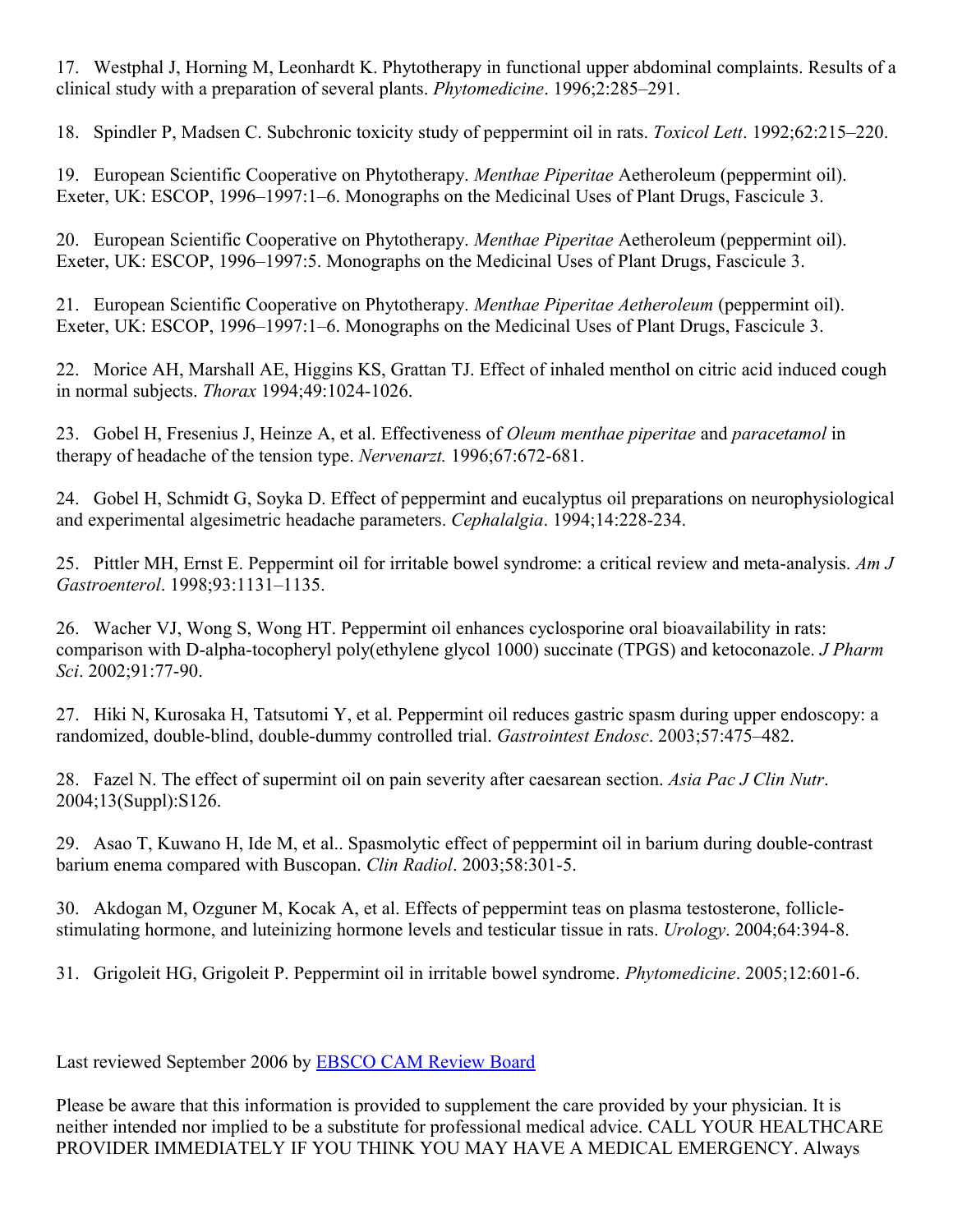seek the advice of your physician or other qualified health provider prior to starting any new treatment or with any questions you may have regarding a medical condition.

Copyright © 2006 EBSCO Publishing All rights reserved.

## *Boswellia*

Boswellia serrata Alternate Names • Frankincense Principal Proposed Uses • [Asthma,](http://www.aurorahealthcare.org/yourhealth/healthgate/getcontent.asp?URLhealthgate=%2221428.html%22) [Osteoarthritis,](http://www.aurorahealthcare.org/yourhealth/healthgate/getcontent.asp?URLhealthgate=%2221505.html%22) [Rheumatoid Arthritis](http://www.aurorahealthcare.org/yourhealth/healthgate/getcontent.asp?URLhealthgate=%2221511.html%22) Other Proposed Uses • [Bursitis,](http://www.aurorahealthcare.org/yourhealth/healthgate/getcontent.asp?URLhealthgate=%2238736.html%22) [Crohn's Disease,](http://www.aurorahealthcare.org/yourhealth/healthgate/getcontent.asp?URLhealthgate=%2221611.html%22) [Tendonitis,](http://www.aurorahealthcare.org/yourhealth/healthgate/getcontent.asp?URLhealthgate=%2238402.html%22) [Ulcerative Colitis](http://www.aurorahealthcare.org/yourhealth/healthgate/getcontent.asp?URLhealthgate=%2221844.html%22) Page Navigation [What Is Boswellia Used for Today?](http://www.aurorahealthcare.org/yourhealth/healthgate/getcontent.asp?URLhealthgate=%2221617.html%22#used) [What Is the Scientific Evidence for Boswellia?](http://www.aurorahealthcare.org/yourhealth/healthgate/getcontent.asp?URLhealthgate=%2221617.html%22#scientific) **[Dosage](http://www.aurorahealthcare.org/yourhealth/healthgate/getcontent.asp?URLhealthgate=%2221617.html%22#dosage)** [Safety Issues](http://www.aurorahealthcare.org/yourhealth/healthgate/getcontent.asp?URLhealthgate=%2221617.html%22#safety) **[References](http://www.aurorahealthcare.org/yourhealth/healthgate/getcontent.asp?URLhealthgate=%2221617.html%22#references)** 

The gummy resin of the boswellia tree has a long history of use in Indian herbal medicine as a treatment for arthritis, bursitis, respiratory diseases, and diarrhea.

## *What Is Boswellia Used for Today?*

Growing evidence suggests that boswellia has anti-inflammatory effects.  $\frac{5-8}{5}$  $\frac{5-8}{5}$  $\frac{5-8}{5}$  On this basis, the herb has been tried for a number of conditions in which inflammation is involved, including painful conditions such as [bursitis,](http://www.aurorahealthcare.org/yourhealth/healthgate/getcontent.asp?URLhealthgate=%2238736.html%22) [osteoarthritis,](http://www.aurorahealthcare.org/yourhealth/healthgate/getcontent.asp?URLhealthgate=%2221505.html%22) [rheumatoid arthritis,](http://www.aurorahealthcare.org/yourhealth/healthgate/getcontent.asp?URLhealthgate=%2221511.html%22) and [tendonitis.](http://www.aurorahealthcare.org/yourhealth/healthgate/getcontent.asp?URLhealthgate=%2238402.html%22) For the same reason, it has also been tried for [asthma](http://www.aurorahealthcare.org/yourhealth/healthgate/getcontent.asp?URLhealthgate=%2221428.html%22) and inflammatory bowel disease ( [ulcerative colitis](http://www.aurorahealthcare.org/yourhealth/healthgate/getcontent.asp?URLhealthgate=%2221844.html%22) or [Crohn's Disease\)](http://www.aurorahealthcare.org/yourhealth/healthgate/getcontent.asp?URLhealthgate=%2221611.html%22).

In addition, extracts of boswellia have been studied as an aid to standard care for malignant glioma (a type of incurable brain tumor).  $\frac{9-11}{2}$  $\frac{9-11}{2}$  $\frac{9-11}{2}$  Use of boswellia appears to decrease symptoms, probably by decreasing inflammation in the brain (as well as through other mechanisms.) However, this has not been proven, and individuals with cancer should not use boswellia (or any other herb or supplement) except on physician's advice.

## *What Is the Scientific Evidence for Boswellia?*

## **Rheumatoid Arthritis**

According to a review of unpublished studies, preliminary [double-blind trials](http://www.aurorahealthcare.org/yourhealth/healthgate/getcontent.asp?URLhealthgate=%2221849.html%22) have found boswellia effective in relieving the symptoms of **rheumatoid arthritis**. <sup>[2](http://www.aurorahealthcare.org/yourhealth/healthgate/getcontent.asp?URLhealthgate=%2221617.html%22#ref2)</sup> Two placebo-controlled studies, involving a total of 81 people with rheumatoid arthritis, reportedly found significant reductions in swelling and pain over the course of 3 months. In addition, a comparative study of 60 people over 6 months found that boswellia extract produced symptomatic benefits comparable to oral gold therapy. However, this review was rather sketchy on details.

A more recent double-blind, placebo-controlled study that enrolled 78 people with rheumatoid arthritis found no benefit.<sup>[3](http://www.aurorahealthcare.org/yourhealth/healthgate/getcontent.asp?URLhealthgate=%2221617.html%22#ref3)</sup> However, about half of the patients dropped out, which seriously diminishes the significance of the results.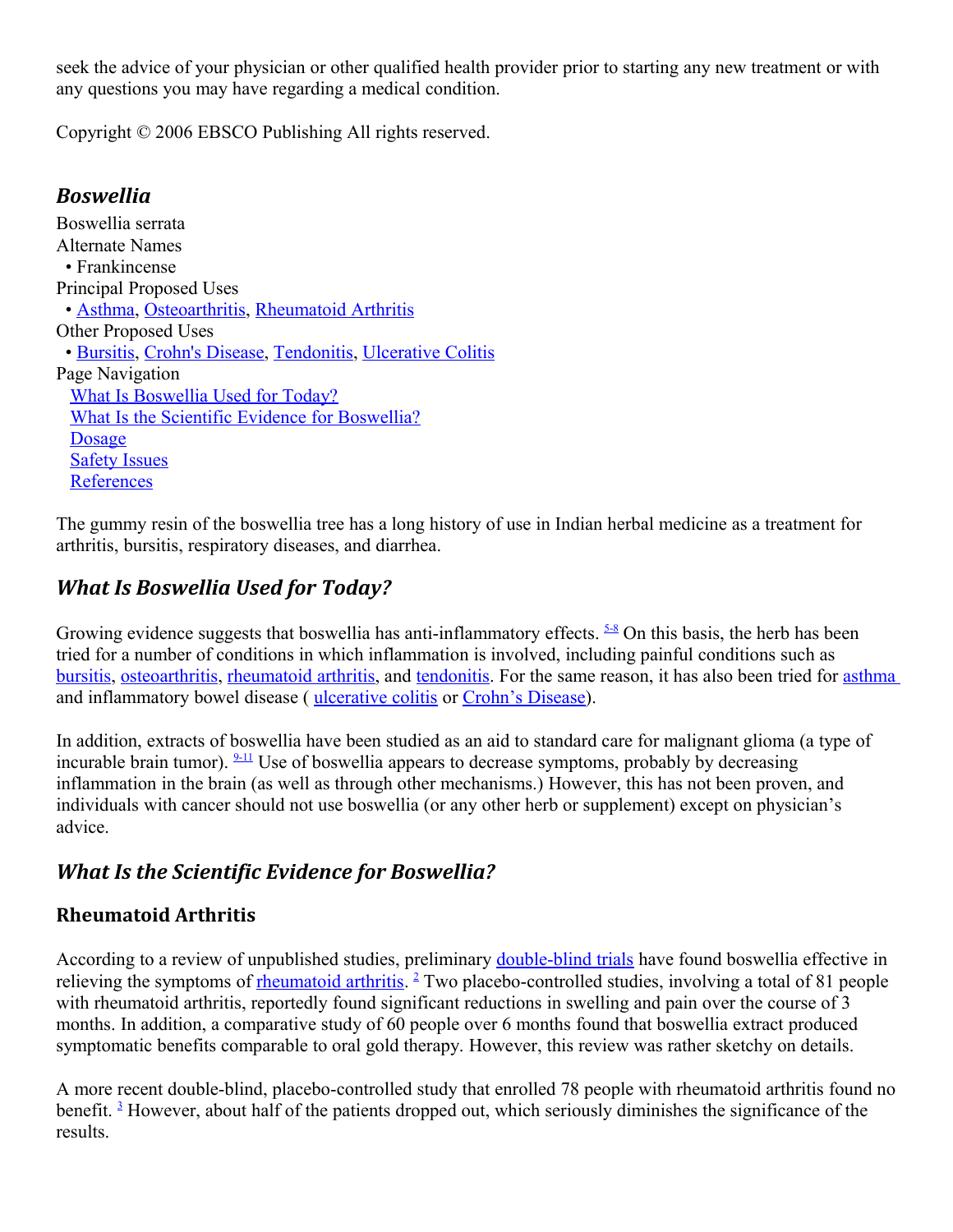## **Asthma**

A 6-week, double-blind, placebo-controlled study of 80 people with relatively mild [asthma](http://www.aurorahealthcare.org/yourhealth/healthgate/getcontent.asp?URLhealthgate=%2221428.html%22) found that treatment with boswellia at a dose of 300 mg 3 times daily reduced the frequency of asthma attacks and improved objective measurements of breathing capacity.  $\frac{4}{3}$  $\frac{4}{3}$  $\frac{4}{3}$ 

## **Osteoarthritis**

In a double-blind study of 30 people with [osteoarthritis](http://www.aurorahealthcare.org/yourhealth/healthgate/getcontent.asp?URLhealthgate=%2221505.html%22) of the knee, researchers compared boswellia against placebo. <sup>[13](http://www.aurorahealthcare.org/yourhealth/healthgate/getcontent.asp?URLhealthgate=%2221617.html%22#ref13)</sup> Participants received either boswellia or placebo for 8 weeks, and were then switched over to the opposite treatment for an additional 8 weeks. The results showed significantly greater improvement in knee pain, knee mobility, and walking distance with boswellia compared to placebo.

## **Inflammatory Bowel Disease**

An 8-week, double-blind, placebo-controlled trial of 102 people with [Crohn's disease](http://www.aurorahealthcare.org/yourhealth/healthgate/getcontent.asp?URLhealthgate=%2221611.html%22) compared a standardized boswellia extract against the drug mesalazine. [12](http://www.aurorahealthcare.org/yourhealth/healthgate/getcontent.asp?URLhealthgate=%2221617.html%22#ref12) Participants taking boswellia fared at least as well as those taking mesalazine, according to a standard score of Crohn's disease severity. A small, poorly designed trial found some indications that boswellia might also offer benefit in [ulcerative colitis.](http://www.aurorahealthcare.org/yourhealth/healthgate/getcontent.asp?URLhealthgate=%2221844.html%22)<sup>[4](http://www.aurorahealthcare.org/yourhealth/healthgate/getcontent.asp?URLhealthgate=%2221617.html%22#ref4)</sup>

## *Dosage*

A typical dose of boswellia is 300 to 400 mg 3 times a day of an extract standardized to contain 37.5% boswellic acids. Some studies have used dosages as high as 1200 mg 3 times daily.

## *Safety Issues*

In clinical trials of pharmaceutical grade standardized boswellia extract, no serious side effects have been reported. Crude herb preparations, however, may not be as safe as the specially manufactured extract. Safety in young children, pregnant or nursing women, or individuals with severe liver or kidney disease has not been established.

### References

1. Gupta I, Parihar A, Malhotra P, et al. Effects of *Boswellia serrata* gum resin in patients with ulcerative colitis. *Eur J Med Res.* 1997;2:37–43.

2. Etzel R. Special extract of *Boswellia serrata* (H 15) in the treatment of rheumatoid arthritis. *Phytomedicine*. 1996;3:91–94.

3. Sander O, Herborn G, Rau R. Is H15 (resin extract of Boswellia serrata, "incense") a useful supplement to established drug therapy of chronic polyarthritis? Results of a double-blind pilot study [in German, English abstract]. *Z Rheumatol*. 1998;57:11–16.

4. Gupta I, Gupta V, Parihar A, et al. Effects of *Boswellia serrata* gum resin in patients with bronchial asthma: results of a double-blind, placebo-controlled, 6-week clinical study. *Eur J Med Res.* 1998;3:511–514.

5. Safayhi H, Sailer ER, Ammon HPT. 5-lipoxygenase inhibition by acetyl-11-keto-beta-boswellic acid (AKBA) by a novel mechanism. *Phytomedicine*. 1996;3:71-72.